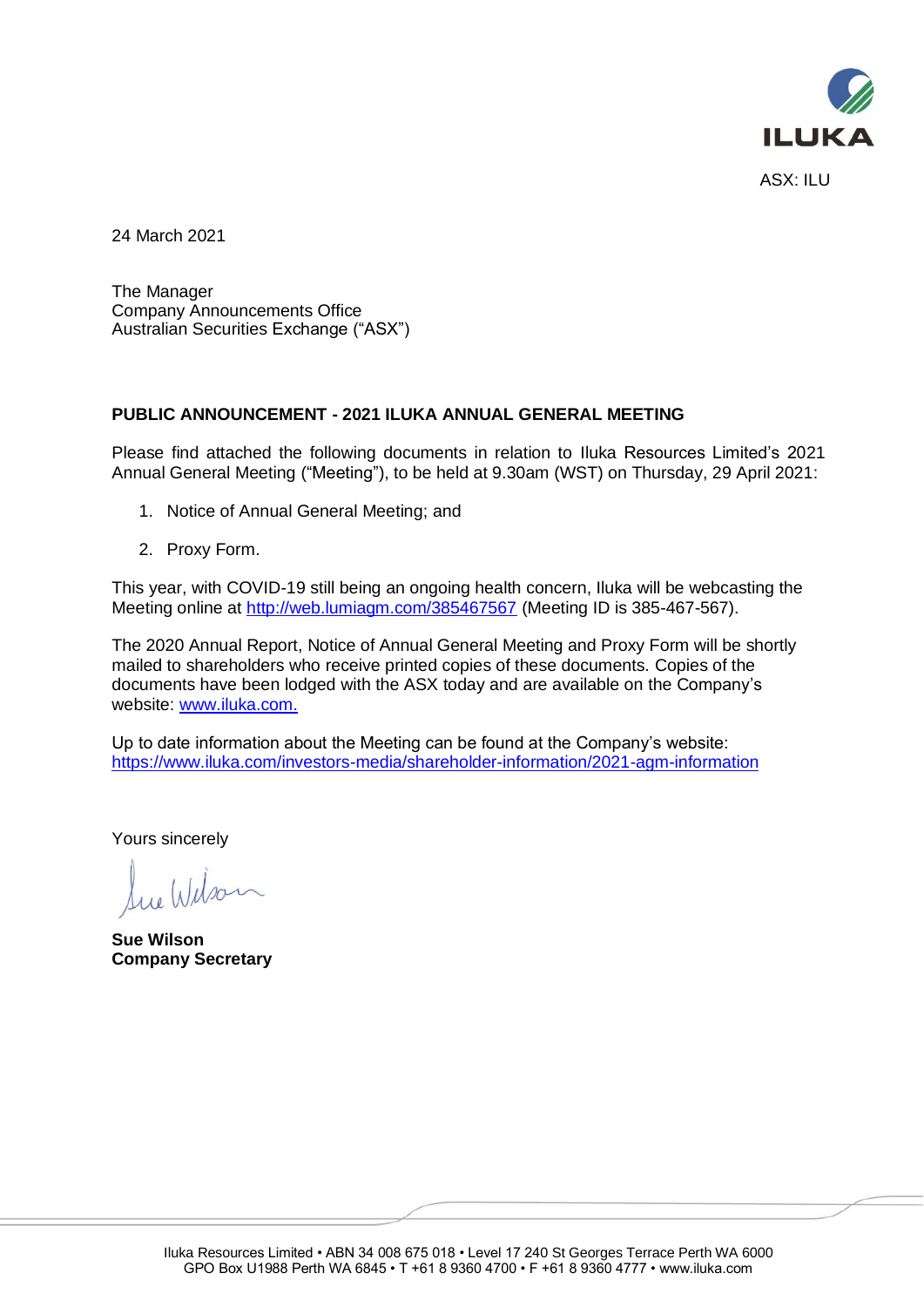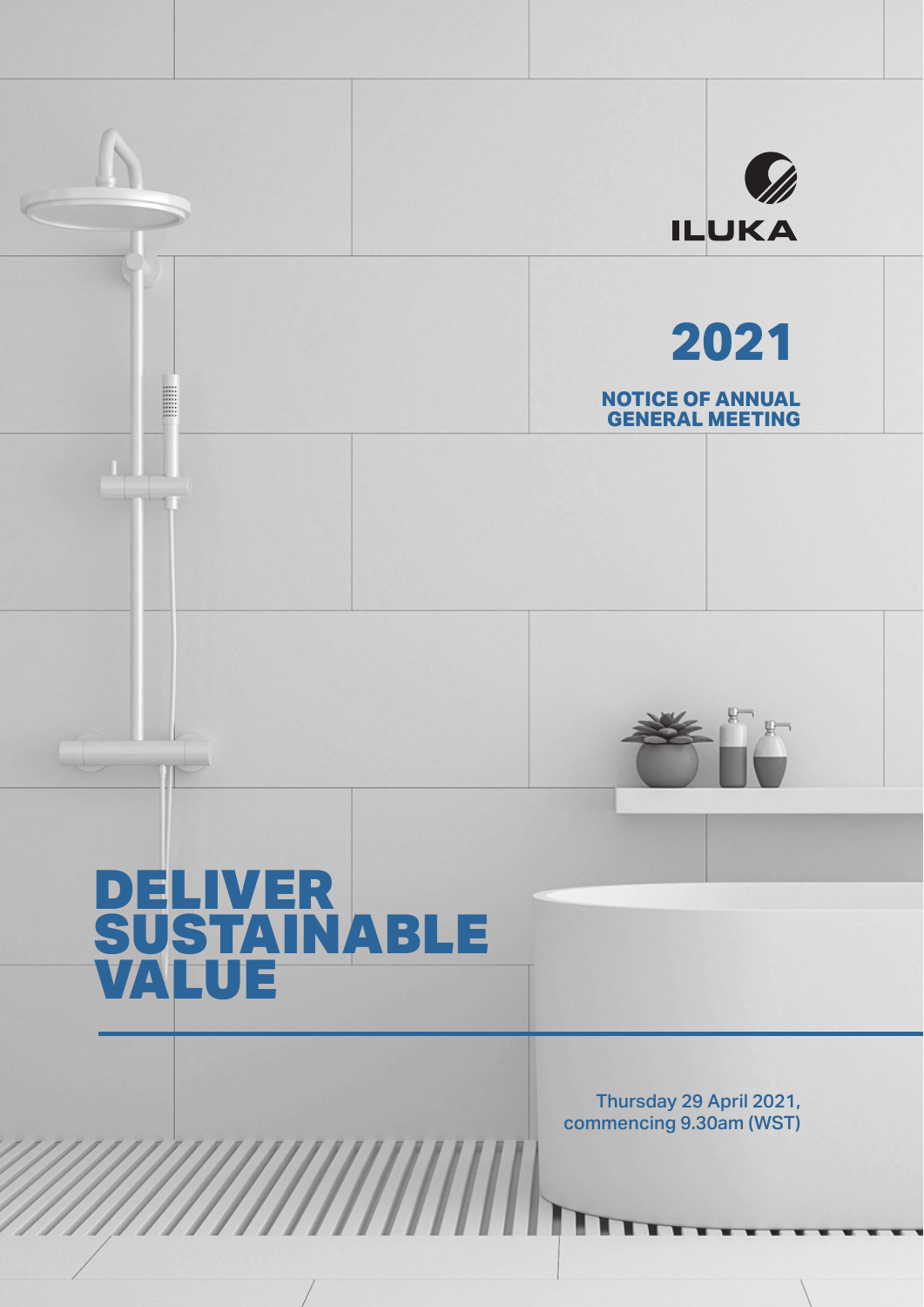

## Dear Shareholder

We are pleased to invite you to Iluka Resources Limited's 2021 Annual General Meeting. With COVID-19 being an ongoing health concern, we will again be webcasting the Annual General Meeting online at http://web.lumiagm.com/385467567 (Meeting ID is 385-467-567). Shareholders and proxyholders will be able to participate in the proceedings online in real time. A teleconference facility will be available for Shareholders and proxyholders who would prefer to ask questions orally.

Draft legislation is before Parliament for the purposes of facilitating virtual meetings and it is anticipated to be passed prior to the Annual General Meeting. However, Shareholders are nevertheless encouraged to lodge proxy votes in advance of the meeting to ensure that their voting instructions will be received and votes cast. Shareholders should also monitor the Company's website and ASX announcements where updates will be provided if it becomes necessary to make alternative arrangements for the holding or conduct of the meeting.

Details of the business of the Meeting are contained from page 8. The following page includes a summary of the key attributes of the 2020 year; a financial summary, including information on the balance sheet; and your Company's dividend framework. Detailed information is available in the 2020 Annual Report accessible at www.iluka.com.

Your participation in the Annual General Meeting is important to Iluka and a valuable opportunity for the Board to discuss with Shareholders the performance of the Company.

2020 was a year like no other in Iluka's history.

The COVID-19 pandemic, which was only in its very early stages when we last wrote to you, evolved to become the source of several unprecedented challenges for our business, as it did for many others. These challenges spanned substantial threats to operational and supply chain continuity, market demand, timetables for the development of major projects and the planned demerger of our royalty business.

Against this backdrop, Iluka delivered a disciplined performance, prioritising the safety of our people and communities; prudent management of the Company's financial position; execution of the demerger; and adjusting production settings in line with market conditions – preserving margins and, ultimately, the value of the mineral products we mine and process. That discipline is reflected in a number of significant achievements detailed throughout this year's Annual Report.

Our financial result included:

- NPAT of \$2.4 billion, inclusive of the non-cash, non-taxable reported profit associated with the demerger;
- underlying group EBITDA of \$423 million;
- free cash flow of \$36 million: and
- a net cash position of \$50 million as at 31 December 2020.

Although the underlying result was modest by historical standards, it is nonetheless notable given the extraordinary circumstances in which it was attained. Iluka declared a full year dividend of 2 cents per share, fully franked.

### Discipline in delivering sustainable value – demerger of royalty business

A major milestone was accomplished in November via the listing of Deterra Royalties on the ASX, with the Mining Area C (MAC) royalty as its foundational asset and Iluka retaining a 20% stake in the new company. This marked the culmination of a substantial programme of work following the announcement of our demerger plans in February.

In liberating two fundamentally different businesses - each with high quality assets and promising futures – the demerger is expected to unlock long term value for Shareholders, particularly given the increase in materiality and cash flows from the MAC royalty associated with BHP's South Flank development.

The position of the royalty business within Iluka's portfolio had been subject to ongoing internal consideration for many years. Iluka is first and foremost a mineral sands business, with our objective to deliver sustainable value. We have always been disciplined in pursuing this objective; and the decision to demerge the royalty business is a further expression of that discipline. Post demerger, Iluka and Deterra have been set up for success, each with the financial flexibility to pursue opportunities and deliver on their respective strategies. The external tumult of 2020 aside, both companies can look to the future with confidence

### Sustainability discipline

Safety is always our first focus at Iluka and we intensified our efforts in this area following a concerning rise in potentially serious incidents during 2019. A number of 'back to basics' initiatives were implemented, with several of these adapted and amplified in response to the additional health and safety challenges posed by the onset of the pandemic. The Company achieved a 20% reduction in serious potential injuries which, while pleasing, remains a target for ongoing improvement and vigilance. Iluka's total recordable injury frequency rate was steady at 2.8, compared to 2.9 the previous year. Continuity with respect to rehabilitation activities was maintained, with 576 hectares of land topsoiled and vegetated at current and former mine sites. No major environmental incidents were recorded.

### Market and operational discipline

2020 saw market conditions for Iluka's products split over sectors and quarters. For zircon, we experienced a significant drop in demand in Q1, initially as a result of COVID-19 related factory shutdowns in the Chinese ceramics industry. Key markets in Italy and Spain were also affected by the pandemic's first wave. A modest recovery ensued over the second half, with increased purchasing most evident in Q4 – a traditionally subdued sales period. This resulted in total sales of 240 thousand tonnes for the year, compared to 274 thousand tonnes in 2019.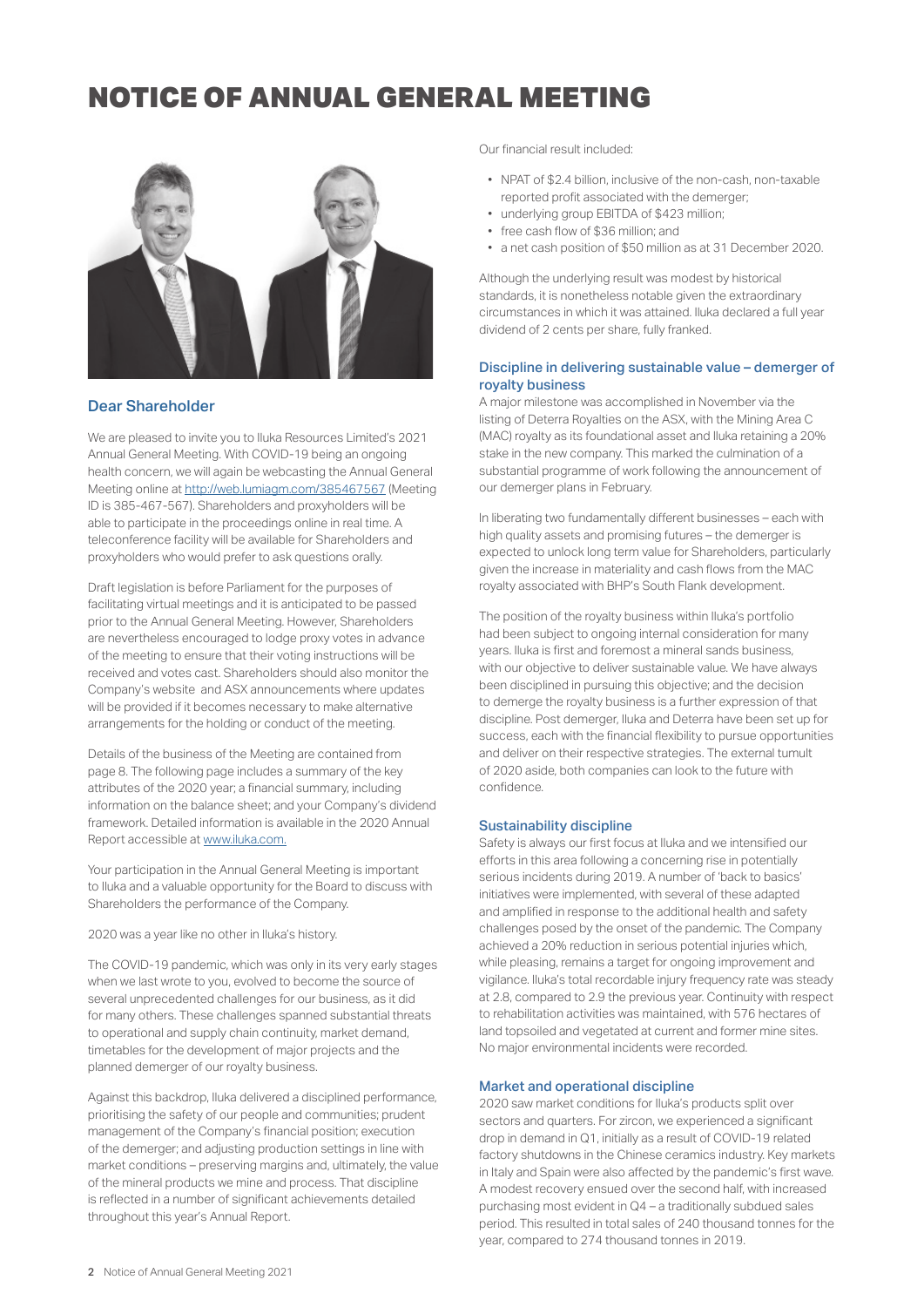Conditions for our high grade titanium dioxide feedstocks lagged zircon to some extent, with a solid first quarter followed by a period of deterioration in the pigment market; and recovery evident by year end. Iluka's sales of synthetic rutile were impacted substantially by a contractual dispute with a major customer. While the dispute remains the subject of litigation, sales to this customer recommenced in accordance with the contract in January 2021.

Confronted with this volatility, Iluka took a number of measures encompassing:

- adjustments to production settings at the Narngulu mineral separation plant and Jacinth Ambrosia mine, reducing global zircon supply by approximately 10%;
- implementation of a Company-wide efficiency programme to improve business processes and cost effectiveness, and changes to the Iluka Executive;
- protecting our contractual rights in relation to the supply of synthetic rutile; and
- where possible, progressing planned key investments in the Company's future.

The subsequent pricing support we achieved as a result of these actions – maintaining prices across our core product suite – was an excellent outcome given COVID-19's wide-ranging impacts on market sentiment.

Furthermore, that Iluka was able to maintain operational continuity in the face of the pandemic, particularly in Sierra Leone, was in no small part attributable to the dedication and sacrifices made by many of our people. Yet again, our Australian operations demonstrated their flexibility and adaptiveness, with the aforementioned production adjustments executed seamlessly, accompanied by a record production performance at Synthetic Rutile Kiln 2. Iluka's Indigenous employment at Jacinth-Ambrosia approached 30%, a reflection of our strong working relationship with the Far West Coast people of South Australia.

The impact of the pandemic was considerably more severe in Sierra Leone than Australia and this too was reflected at the operational level. Sierra Rutile was hampered by a number of downtime events and reduced throughput, with lockdowns, quarantine and travel restrictions impeding Iluka's ability to sustain specialised skillsets typically provided by expatriate resources. The significance of maintaining operational continuity should not be underestimated, particularly given Sierra Rutile's importance to the national economy and to the local communities in the vicinity of our operations. Iluka invested around \$3 million on measures to avoid having to suspend operations, including substantial health contributions to our local communities.

#### Development and diversification discipline

2020 also saw progress on important aspects of Iluka's major project pipeline. A period of evolution in the mineral sands industry has been discernible for some time, with increasing depletion of the traditional deposits that have underpinned global production for many years. The strategic choice that follows is for companies to seek out new deposits in new jurisdictions; and/or pursue innovation at technically challenging deposits in mature jurisdictions. While Iluka's portfolio has both types of projects, more progress was made in Australia than in Sierra Leone over the past year given the various travel and other restrictions in effect.

Of particular note are our key technology projects at Balranald (mining); Wimmera (processing); and Eneabba (diversification). Each of these developments is potentially transformative for Iluka and the industry and, while we still have some ground to cover, we are pleased by what has been achieved to date.

Over the course of Q3, Iluka completed the third trial of the Company's novel underground mining technology at Balranald, which is aimed initially at commercialising two predominantly rutile deposits distinguished by both their quality and depth. At Wimmera, the focus of our feasibility work is on validating a processing solution that, although challenging, could unlock a multi decade source of zircon and rare earths if realised.

April marked Iluka's entry into the rare earths market, with first production from Eneabba, which is now the world's highest grade rare earths operation. First sales followed in June. Formerly a prodigious and historic mineral sands province, Eneabba's quality from a rare earths perspective is less the result of geology than sound foresight on the part of Iluka's antecedents. Monazite (a mineral containing rare earths) is produced as a by-product of our processing activities at Narngulu. Since the 1990s, this material has been stockpiled directly in a former mine void at Eneabba in anticipation that it would one day be regarded as valuable – that time is now upon us.

As is appropriate for a logical and significant diversification, Iluka is pursuing an incremental approach to Eneabba's development. Phase 1, now in operation, is producing a mixed monazite-zircon concentrate, with the monazite fraction at approximately 20%. Phase 2, currently under construction, will see an upgrade to produce a dedicated monazite concentrate at approximately 90%, suitable as a direct feed to a downstream rare earths refinery. First production from Phase 2 is expected in the first half of 2022. Additionally, Iluka is actively exploring the potential for the downstream processing of rare earths in Australia.

Of their many high value applications, some rare earths are essential for the production of permanent magnets, which are in turn used to produce the motors that power electric vehicles, generate power in wind turbines and in other sustainable development technologies. Demand across this supply chain is expected to grow substantially over coming years. As the world pursues widespread electrification, Iluka's assets at Eneabba and potentially Wimmera provide the Company a world class foundation from which to participate. Our emerging position brings with it several options for further development and Shareholders can be assured these too will be pursued in a disciplined manner.

If 2020 has taught us anything, it is that nothing can be taken for granted. The external environment remains uncertain on any number of fronts; and 2021 will doubtless bring further challenges for the global economy and for business generally. Regardless, over the past year your Company undertook all appropriate steps to guide and shape its future.

Hutch Ranck will retire from the Iluka Board at the 2021 Annual General Meeting. Since his commencement in 2013, Hutch has provided invaluable experience, knowledge and support to our deliberations, including as Chair of the People and Performance Committee. On behalf of all at Iluka, we thank Hutch for his service to our Company.

On behalf of the Board and Executive, we would like to pay tribute in particular to Iluka's people for their steadfast efforts and commitment throughout a most unexpected 12 months. We also gratefully acknowledge the continuing interest and support of our Shareholders, for whom we remain focused on our objective of delivering sustainable value.

**Greg Martin Tom O'Leary** Chairman Managing Director and CEO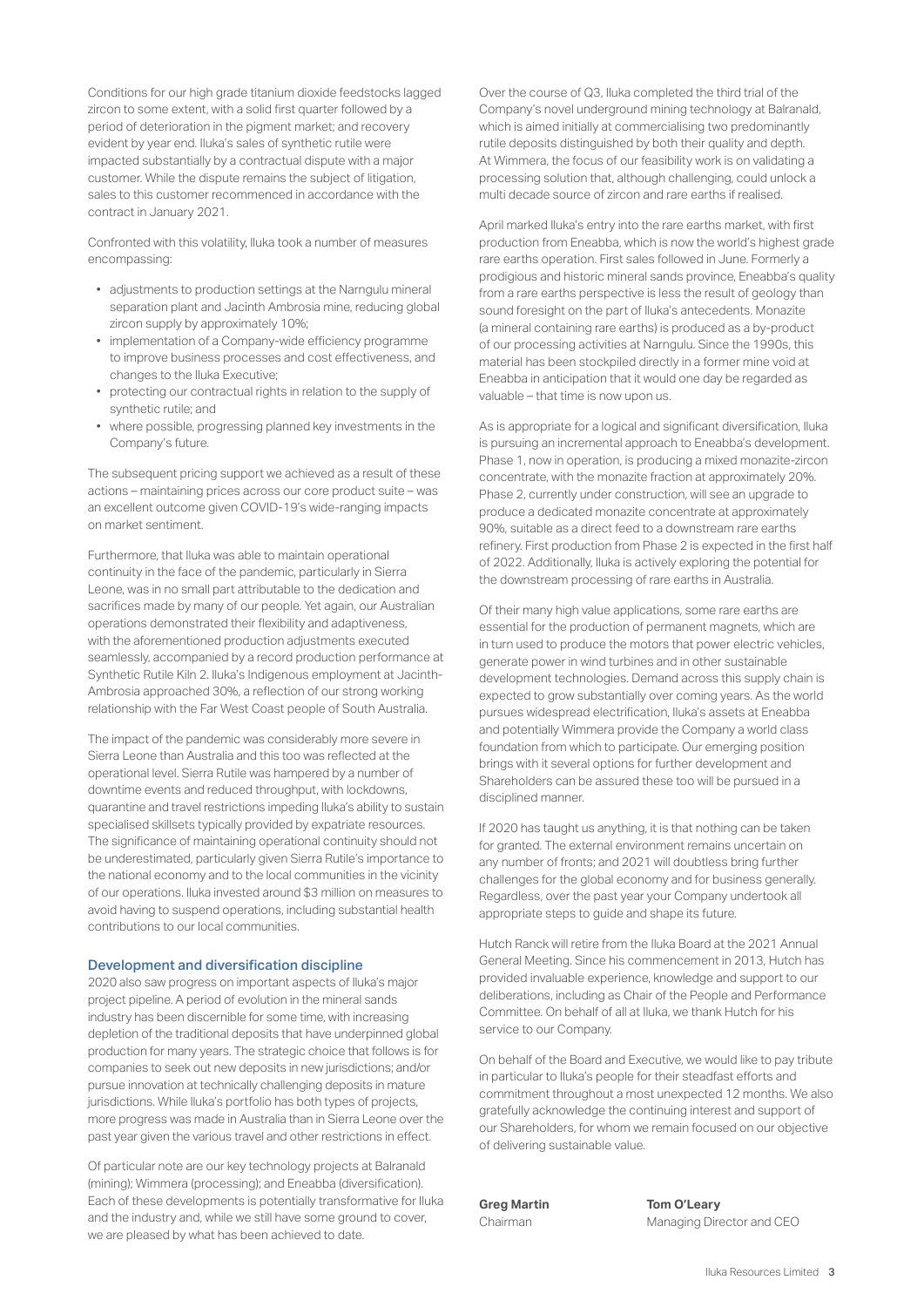## **Strategy and business model**

## The Iluka Plan

The Iluka Plan outlines Iluka's values, purpose, core and direction. It is the strategic reference point that guides the Company's priorities and decision-making.

### Our purpose

Iluka's purpose is to deliver sustainable value.

The Company aims to achieve this by:

- protecting the safety, health and wellbeing of our employees;
- optimising Shareholder returns through prudent capital management and allocation;
- developing a robust business that can maintain and grow returns over time;
- providing a competitive offering to our customers;
- managing our impact on the environment;
- supporting the communities in which we operate; and
- building and maintaining an engaged, diverse and capable workforce.

### Deliver to grow our future

The COVID-19 pandemic was the source of several unprecedented challenges for Iluka's business in 2020. These challenges spanned substantial threats to operational and supply chain continuity, market demand, timetables for the development of major projects and the planned demerger of the Company's royalty business.

In response, Iluka prioritised the safety of its people and communities; prudent management of the Company's financial position; adjusting production settings in line with market conditions; and execution of the MAC royalty demerger. Iluka delivered a disciplined performance against these priorities, as reflected in the Company's financial result.

#### Safety of people and communities

Protecting the safety, health and wellbeing of Iluka's employees is the Company's enduring and highest priority. The implementation of protective measures in response to COVID-19 enabled Iluka to maintain operational continuity in both Australia and Sierra Leone. Measures included site-specific, risk-based Infectious Disease Management Plans; and extensive mental health programmes and support.

Iluka invested around \$3 million to avoid a suspension of operations in Sierra Leone, which included significant health contributions to local communities. This encompassed funding to disseminate COVID-19 safety educational messages; and donations of medical supplies and personal protective equipment. The operation also received approval for on-site COVID-19 quarantine and isolation facilities, in addition to the progression of faster in-house polymerase chain reaction (PCR) testing capabilities.

### Prudent financial management

Iluka's ongoing focus on maintaining a strong balance sheet saw the Company end 2020 in a net cash position of \$50 million. Free cash flow was \$36 million, incorporating investment of \$71 million in capital expenditure and payment of \$166 million in tax. Iluka declared a full year dividend of 2 cents per share, fully franked.

The Company received \$13.6 million in JobKeeper subsidies from the Australian Government following a significant decline in zircon demand and associated revenue in Q1.



Given Iluka's subsequent financial performance, the Company has decided to return this voluntarily, which will occur in 2021.

Iluka is also implementing an efficiency programme to ensure business improvement and cost effectiveness; and has made changes to the Iluka Executive.

## Demerger of business – listing of Deterra Royalties

The demerger of Iluka's royalty business was completed in November and resulted in the creation of Australia's largest ASXlisted royalty company, Deterra Royalties. Deterra has the Mining Area C (MAC) royalty as its foundational asset, with Iluka retaining a 20% stake in the new company. The demerger is expected to unlock significant value and enables the Board and management of each company to focus on their distinct growth strategies.

#### Adjustments to production settings

Iluka's operational flexibility enabled the Company to preserve margins across its core product suite throughout a period of uncertainty and market instability. Production adjustments at both the Narngulu mineral separation plant in Western Australia and Jacinth-Ambrosia mine in South Australia, reduced global zircon supply by approximately 10%. Mine planning adjustments at Jacinth-Ambrosia also resulted in improved cash flow, lower operating costs, and deferred capital spend. Narngulu has the ability to return to normal production settings quickly, as and when required.

#### Grow where we can add value

Iluka also made important progress on key aspects of its major project pipeline in Australia. The Company entered the rare earths market with first sales from the world's highest grade rare earths operation at Eneabba in Western Australia. The third trial (T3) of Iluka's innovative underground mining technology was completed successfully at Balranald in New South Wales. At the Wimmera deposit in Victoria, work focussed on validating a zircon processing solution that could unlock a multi-decade source of zircon and rare earths.

Progress was more challenging in Sierra Leone as a result of travel and other restrictions associated with the pandemic. Centred on one of the largest and highest quality known rutile deposits in the world, all field work at the Sembehun project was suspended. A field trial of an alternative hydraulic mining method is planned for commencement in H1 2021.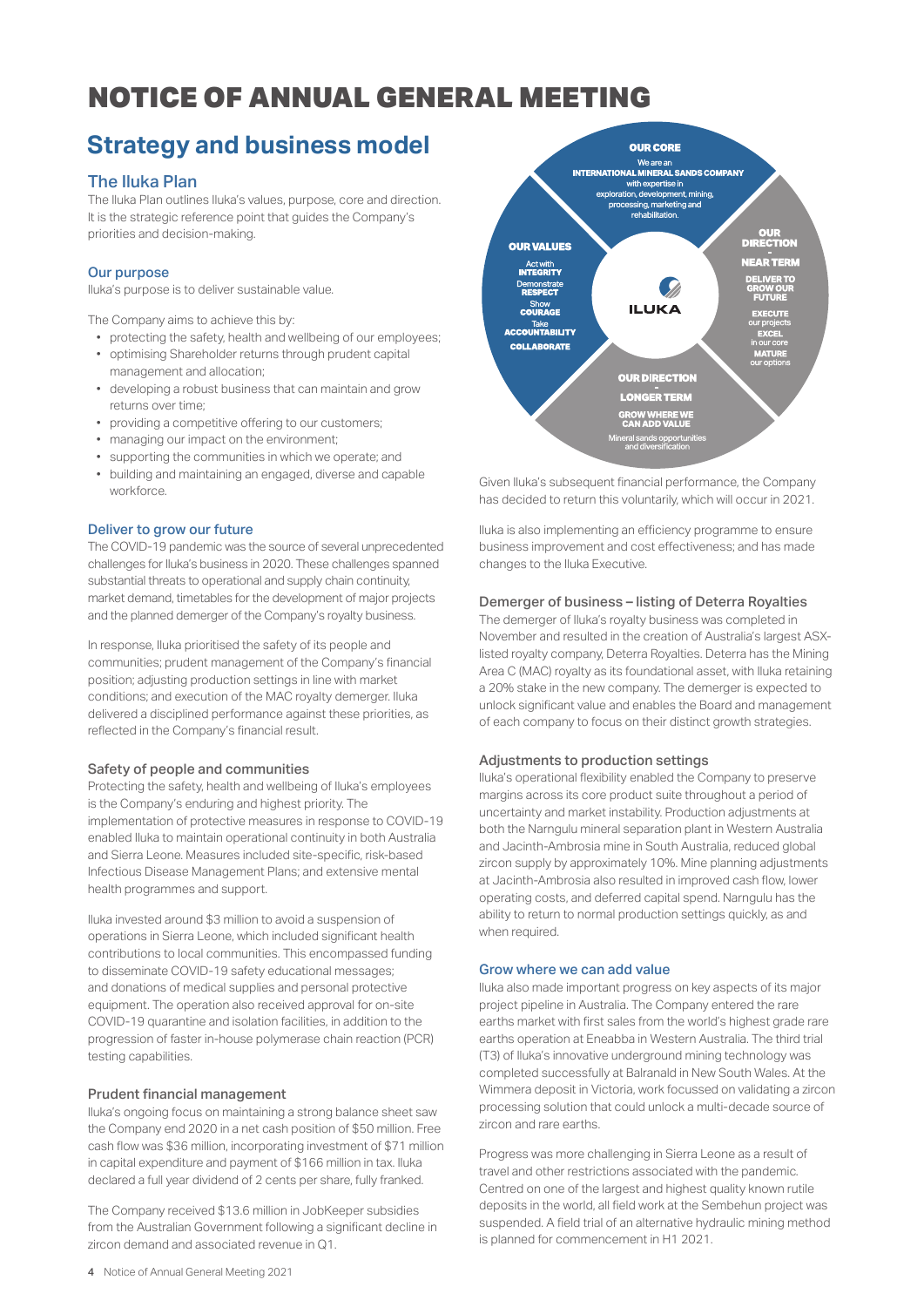## **2020 Year in Review**

### Disciplined financial result

- Mineral sands revenue of \$947 million, down 21%, as a result of the impact of the COVID-19 pandemic on key markets.
- Underlying mineral sands EBITDA was \$342 million, reflecting Iluka's financial, operational and market discipline.
- Mining Area C royalty contributed \$81 million.
- Reported net profit after tax was \$2,410 million, inclusive of \$2,247 million gain from the demerger of Iluka's royalty business. Underlying net profit after tax was \$151 million.
- Free cash flow was \$36 million, incorporating \$71 million in capital expenditure in 2020 and \$166 million in tax payments, including a 2019 final tax payment of \$98 million made in the second half of 2020.
- Reported net cash as at 31 December 2020 was \$50 million.
- Iluka declared a full year dividend of 2 cents per share, fully franked, for 2020.

## Deterra Royalties demerger delivered

- Demerger of royalty business completed in November to create Australia's largest ASX-listed royalty company, Deterra Royalties.
- Iluka's existing Shareholders received a 1:1 share distribution in Deterra; and Iluka retained a 20% stake in the new company to provide further financial strength.
- Deterra's cornerstone asset is a revenue based royalty over the BHP operated Mining Area C in Western Australia. Deterra plans to grow and diversify its portfolio.

## Market conditions impacted by COVID-19

- The COVID-19 pandemic significantly affected global mineral sands end markets.
- Ceramic plants in China and Europe shut down early in the year in response to the pandemic, with operating rates down and a decline in end market demand. This market recovered modestly over the remainder of 2020. Other zircon market segments had mixed results, reflecting exposure to consumables, automotive parts manufacturing and other component industries.
- Weighted average zircon price (premium and standard) was US\$1,319 per tonne, down 8% from Q4 2019, although stable throughout H2 and indicative of Iluka's efforts to maintain pricing support through disciplined market participation.
- In titanium dioxide markets, pigment utilisation rates dropped in Q2 and planned pigment plant maintenance was brought forward. Demand for high grade feedstocks subsequently rebounded, with the paint market experiencing strong demand from DIY and professional paint segments. End markets for welding and titanium metal were impacted due to exposure to aeronautics and ship building.
- Synthetic rutile contracted sales were affected by a dispute with a major customer, resulting in significantly lower synthetic rutile sales volumes.
- Weighted average rutile1 price increased 7% to US\$1,220 per tonne.

## Operational settings adjusted

- Operational configuration set to balance zircon production in line with market conditions.
- Production settings at the Narngulu mineral separation plant were adjusted, reducing global zircon supply by around 10%.
- In August, mining returned from Ambrosia to the Jacinth deposit, improving cash flow from lower operating costs and delaying future capital spend.
- Record production performance from Synthetic Rutile Kiln 2 (SR2) at Capel. Production from SR2 will be suspended for a period of three to six months from February 2021, to optimise inventory levels and minimise costs.
- Sierra Rutile production hampered by downtime events and disruptions associated with COVID-19. Travel restrictions limited Iluka's ability to maintain specialised skill sets typically provided by expatriate workers.

### Entry to rare earths market

- First production of a 20% monazite-zircon concentrate at Eneabba, now the highest grade rare earths operation globally. Phase 1 involves a simple reclamation and screening of material stored in a former mining void.
- Revenue from other mineral sands increased 65% to \$106 million largely as a result of first sales of monazite from Eneabba. Iluka shipped 44 thousand tonnes of mixed monazite-zircon concentrate for the year.
- Phase 2, currently under construction, to produce a dedicated monazite concentrate at 90%, suitable as direct feed to a rare earths refinery.
- Iluka is actively exploring the potential for the downstream processing of rare earths in Australia.

### Growth projects progressed to deliver future value

- Pleasing progress on key technology projects in Australia – Balranald (mining); Wimmera (processing); and Eneabba (diversification).
- Hydraulic mining method field trial at Sembehun in Sierra Leone delayed due to pandemic. The trial is now planned for completion in 2021.

#### Sustainability performance

- Total recordable injury frequency rate decreased from 2.9 to 2.8 with three less injuries than 2019.
- Serious incidents or near hits classified as having the potential for a serious complex permanent disabling injury or fatality decreased from 76 to 61. This remains a key area of focus for continual safety improvement.
- Implementation of COVID-19 site controls and the support of local initiatives maintained operational continuity across all Iluka sites. The Company reported zero cases of infection at its Australian operations; and Sierra Rutile received approval for on-site COVID-19 quarantine and isolation facilities for staff as part of extensive safety measures.
- No major environmental incidents.
- 576 hectares of land topsoiled and vegetated; and significant rehabilitation earthworks at various sites completed, contributing to future rehabilitation and mitigating Iluka's closure liability.
- Ongoing activity to demolish redundant assets and clear former sites.
- Inclusion in 2020 Australian Dow Jones Sustainability Index and FTSE4Good Index for leading sustainability performance.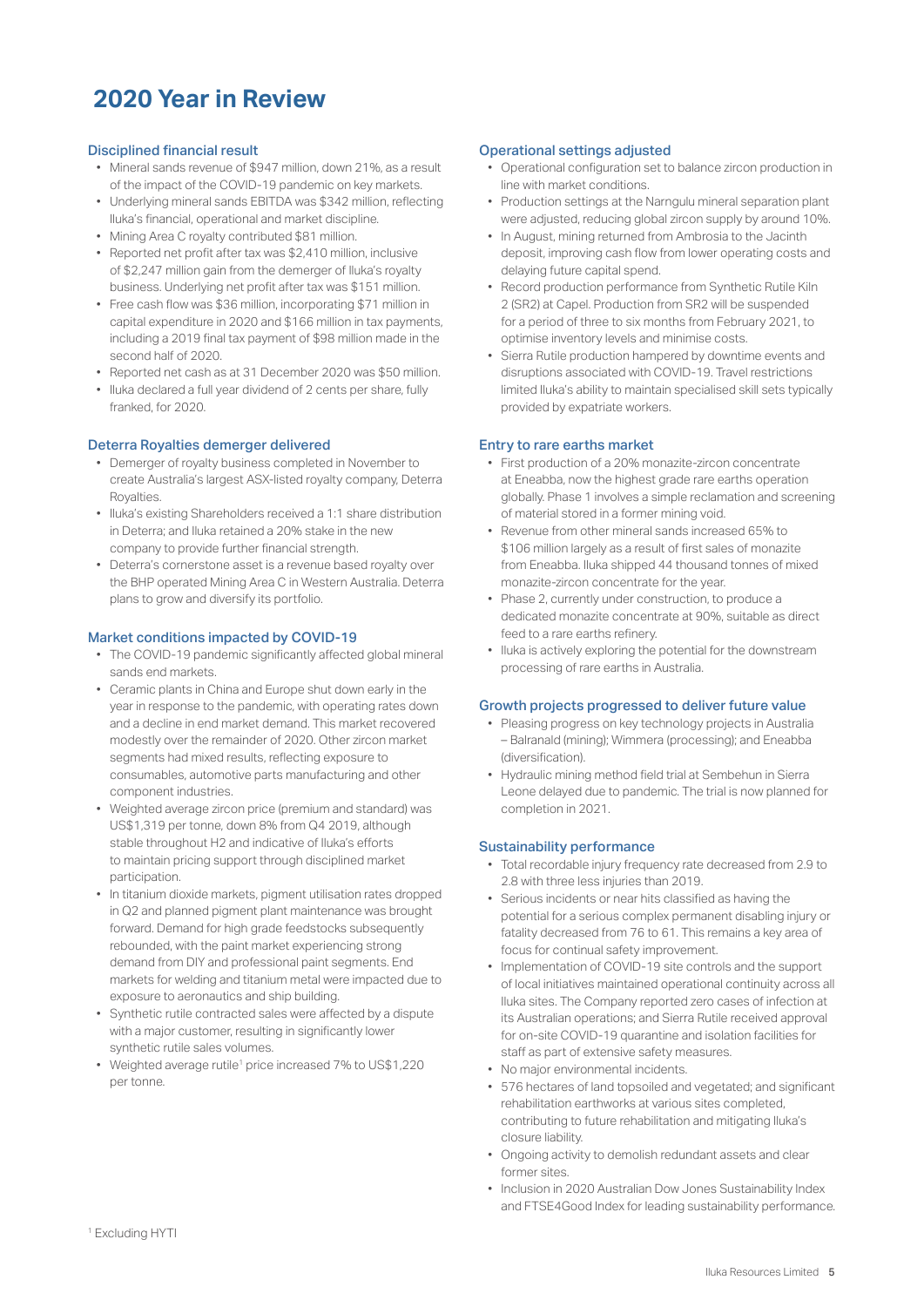## **Financial summary**

|                                          | 2020           | 2019               | 2018           | 2017             | 2016             |
|------------------------------------------|----------------|--------------------|----------------|------------------|------------------|
| 1. Mineral sands revenue                 | 947.0          | 1.193.1            | 1.244.1        | 1.017.5          | 726.3            |
| 2. Underlying mineral sands EBITDA1      | 342.0          | 530.9              | 544.5          | 300.9            | 103.0            |
| 3. Mining area C EBITDA                  | 81.0           | 85.1               | 55.6           | 59.6             | 47.5             |
| 4. Underlying group EBITDA <sup>1</sup>  | 423.1          | 616                | 600.1          | 360.5            | 150.5            |
| 5. Net profit (loss) after tax           | 2.410.0        | (299.7)            | 303.9          | (171.6)          | (224.0)          |
| 6. Operating cash flow<br>Free cash flow | 183.8<br>36.3  | 408.1<br>139.7     | 594.2<br>304.4 | 391.7<br>321.9   | 137.3<br>47.3    |
| 7. Net (debt) cash<br>Gearing %          | 50.2<br>n/a    | 43.3<br>n/a        | 1.8<br>n/a     | (182.5)<br>17.1  | (506.3)<br>31.5  |
| 8. Return on equity<br>Return on capital | 283.7<br>311.3 | $(26.6\%)$<br>4.6% | 31.8<br>54.0   | (20.1)<br>(11.6) | (17.1)<br>(18.3) |

1 Underlying Group EBITDA excludes adjustments, including write-downs, impairments and changes to rehabilition for closed sites.

### 1. Mineral sands revenue

Mineral sands revenue was \$947 million in 2020, down 21% from 2019. Z/R/SR sales volumes were down 24% and average revenue per tonne declined 2%.

Zircon sales volumes declined 13% to 240 thousand tonnes with markets, particularly ceramics, impacted by COVID-19 shutdowns in the first half. Despite a subsequent, gradual recovery, demand remained down on the previous year. Iluka's weighted average zircon price was down only 8% from Q4 2019 as a result of efforts to ensure pricing stability in uncertain market conditions.

High grade titanium feedstock markets experienced a decrease in demand in the second quarter of 2020 though rebounded strongly. Synthetic rutile sales were lower largely due to a contractual dispute with major customer, Chemours. The decline in rutile sales reflects production constraints. Iluka's weighted average rutile price increased 7% from 2019 due to ongoing market tightness.

Ilmenite and other revenue increased 65% to \$106 million, including the commencement of sales of monazite-zircon concentrate from Eneabba, with 44 thousand tonnes shipped in 2020.

### 2. Underlying mineral sands EBITDA

Underlying mineral sands EBITDA was \$342 million.

Iluka adjusted zircon operational settings in response to the uncertain market conditions, including changes to settings at the Narngulu mineral separation plant and a return to mining at the Jacinth deposit from Ambrosia.

Despite the challenging market conditions, minerals sands continued to generate strong EBITDA margins at 36% (2019: 45%).

#### 3. Mining Area C EBITDA

The Mining Area C royalty contributed \$81 million EBITDA in 2020, representing 100% of royalty receipts to the September quarter, prior to the demerger of Deterra Royalties and subsequent earnings from Iluka's 20% stake in Deterra Royalties during the December quarter.

### 4. Underlying group EBITDA

Underlying group EBITDA was \$423 million, demonstrating Iluka's discipline in the face of unprecedented challenges posed by COVID-19.

### 5. Net profit after tax

Reported net profit after tax was \$2,410 million. This result includes the \$2,247 million gain on sale from the demerger of Iluka's royalty business, completed in November.

Underlying net profit after tax was \$151 million (2019: \$279 million).

### 6. Operating and free cash flow

Free cash flow was \$36 million. Operating cash flow was \$184 million reflecting the impact of COVID-19 on mineral sands markets. Iluka also continued to progress the innovative Balranald field trial at a cost of \$34 million in 2020.

Cash flow contribution from the Mining Area C royalty was \$92 million.

Capital expenditure was \$71 million, down from \$198 million in 2019. The lower spend reflects both completion of major projects in 2019 and COVID-19 related travel restrictions hampering Iluka's ability to progress some site-based aspects of projects, particularly in Sierra Leone.

Total tax payments of \$166 million include a \$98 million 2019 final tax payment paid in the second half of 2020.

#### 7. Net cash

As at 31 December 2020, Iluka reported a net cash position of \$50 million, up from \$43 million net cash as at 31 December 2019.

Iluka prioritised maintenance of a strong balance sheet, with a focus on managing operational settings in line with market conditions, minimising costs and reducing discretionary spending, while also maintaining operational continuity and progressing growth projects.

#### 8. ROE and ROC

Reported return on equity of 284% and return on capital of 311%, both encompassing the gain from the demerger of Deterra Royalties.

Underlying return on equity of 19.2% and return on capital of 36.0% are excluding the demerger of Deterra Royalties (but including Sri Lanka impairment and IFC Put Option).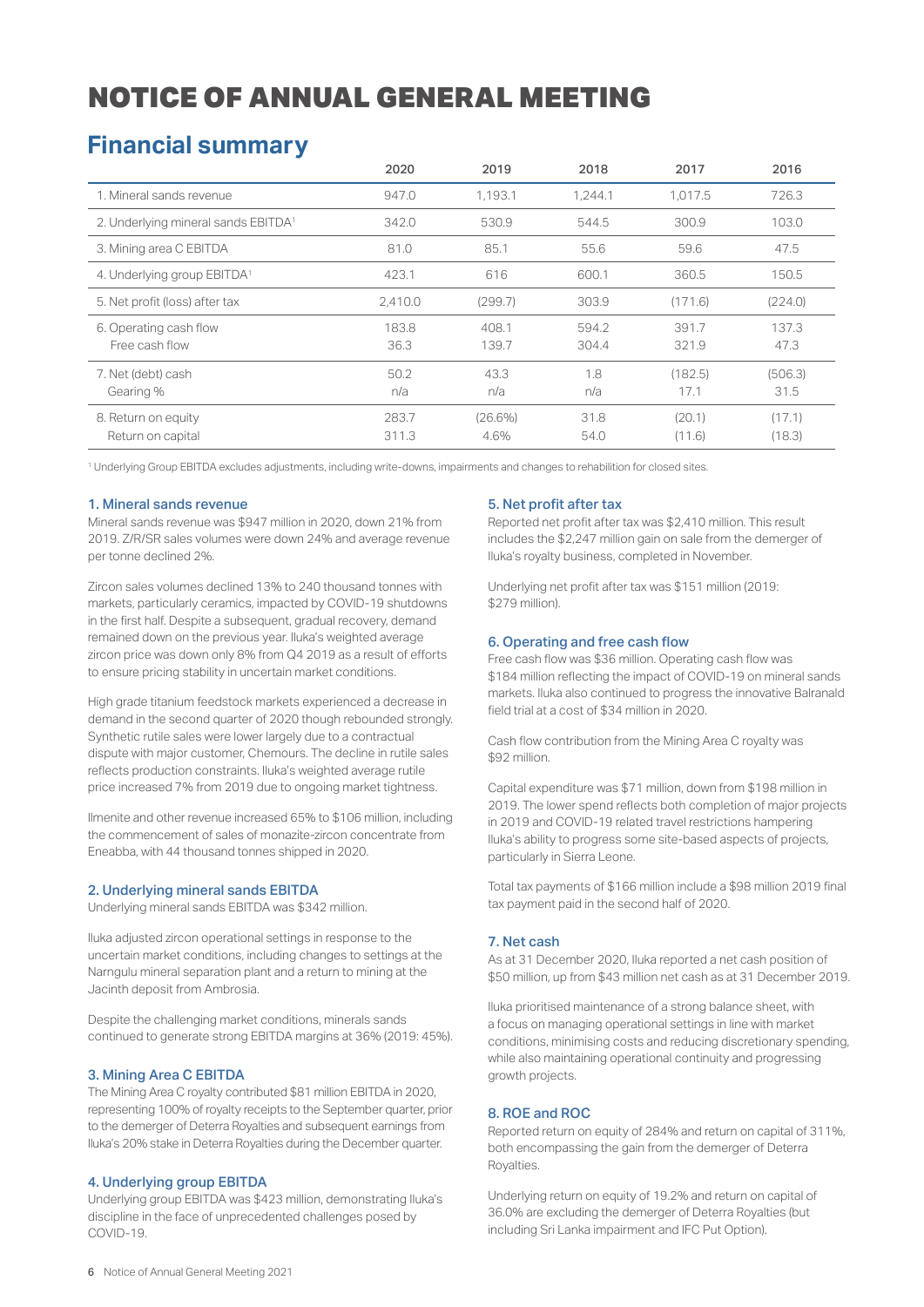## **Balance sheet**

As at 31 December 2020, Iluka had total debt facilities of \$500 million and net cash of \$50 million. The Company has a Multi Optional Facility Agreement (MOFA), which comprises a series of committed five-year unsecured bilateral revolving credit facilities with several domestic and foreign institutions. The facilities are denominated in both AUD and USD, and mature in 2024.

Drawings under the MOFA at 31 December 2020 were \$38 million (2019: \$56 million). Of the above interest-bearing liabilities, \$38 million is subject to an effective weighted average floating interest rate of 1.5% (2019: 3.1%). Note 21 of Iluka's Financial Report provides details of the maturity profile and interest rate exposure.





#### Dividend framework

lluka's dividend framework is to pay a minimum of 40% of free cash flow not required for investing or balance sheet activity. The Company also seeks to distribute the maximum franking credits available. This framework is unchanged following the demerger of Deterra.

Iluka declared a full year dividend of 2 cents per share, fully franked, for 2020. This is consistent with the Company's dividend framework, after adjusting for the voluntary refund of the JobKeeper subsidy which will occur in 2021.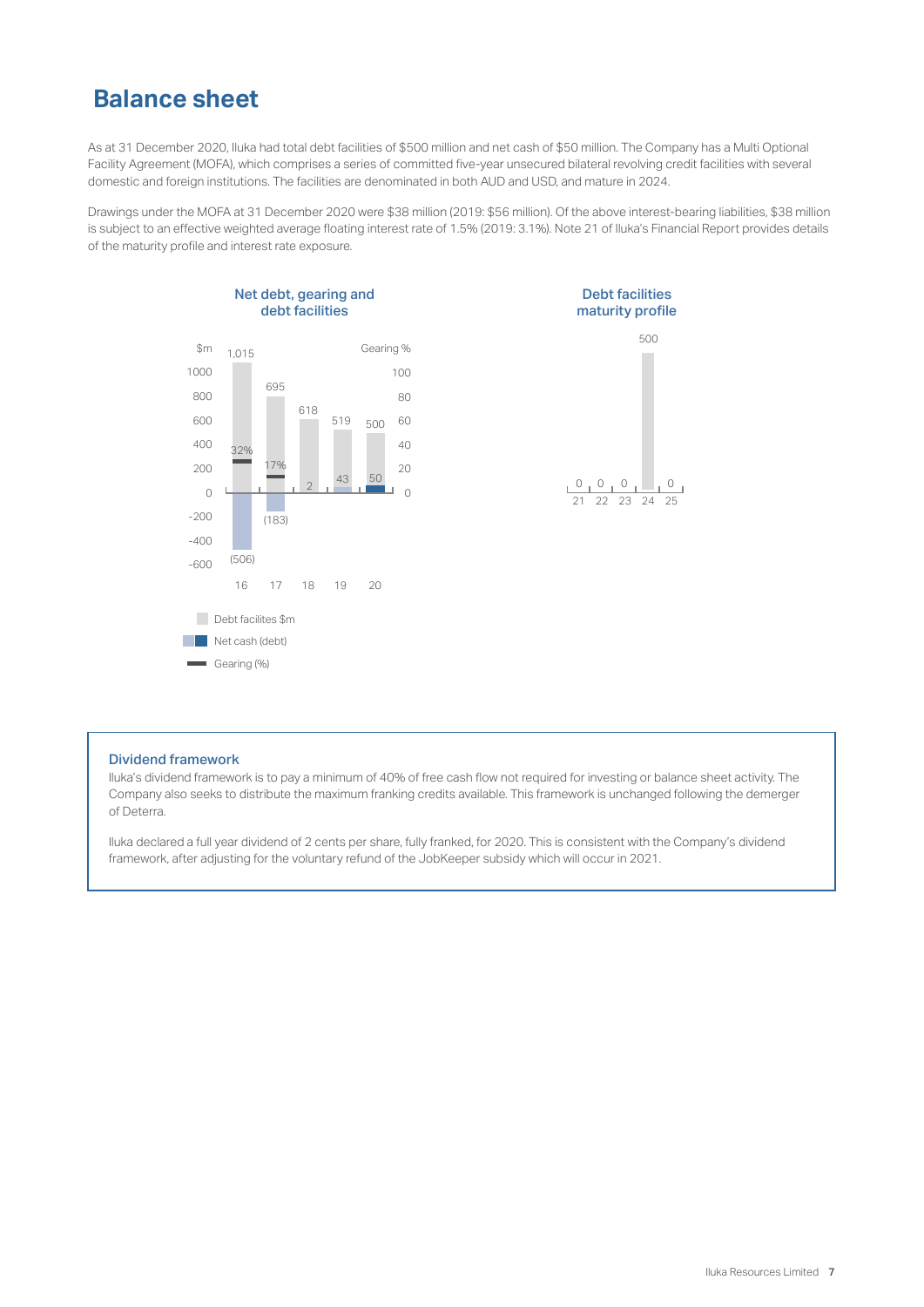Notice is given that the 66th Annual General Meeting of Shareholders of Iluka Resources Limited ABN 34 008 675 018 (Iluka or Company) will be held on Thursday, 29 April 2021 commencing at 9.30am (WST).

This year, with COVID-19 still being an ongoing health concern, Iluka will be webcasting the Meeting online at http://web.lumiagm.com/385467567 (Meeting ID is 385-467-567). Shareholders and proxyholders will be able to participate in the proceedings online in real time. The online Meeting will also have an audio facility available for Shareholders and proxyholders who would prefer to ask questions orally.

Draft legislation is before Parliament for the purposes of facilitating virtual meetings and it is anticipated to be passed prior to the Meeting. However, it is recommended that Shareholders lodge proxy votes in advance of the Meeting to ensure that their voting instructions will be received and votes cast. Shareholders should also monitor the Company's website and ASX announcements where updates will be provided if it becomes necessary to make alternative arrangements for the holding or conduct of the Meeting.

An Explanatory Memorandum accompanies and forms part of this Notice of Meeting. This Notice of Meeting should be read in conjunction with the Explanatory Memorandum which provides further information on each of the proposed items of business.

## **Agenda**

## Financial reports

To receive and consider the annual financial report, Directors' report and auditor's report for the Company and its controlled entities for the year ended 31 December 2020.

## Ordinary resolutions

### 1. Election of Director – Andrea Sutton

To consider and, if thought fit, to pass the following ordinary resolution:

*That Andrea Sutton, having been appointed by the Board as an additional Director of the Company eƬ ective 11 March 2021, and who retires in accordance with Article 16.4(b)(ii) of the Company's Constitution, be elected as a Director.*

### 2. Re-election of Director – Robert Cole

To consider and, if thought fit, to pass the following ordinary resolution:

*That Robert Cole who retires in accordance with Article 17.1 of the Company's Constitution, be re-elected as a Director.*

#### 3. Adoption of Remuneration Report

To consider and, if thought fit, to pass the following ordinary resolution:

*That the Remuneration Report for the year ended 31 December 2020 be adopted by the Company.*

In accordance with the Corporations Act, the vote on this Resolution is advisory only and does not bind the Directors or the Company.

Voting exclusion: the Company will disregard any votes cast on Resolution 3:

- by or on behalf of either a member of the Key Management Personnel whose remuneration details are included in the 2020 Remuneration Report or their closely related parties (in any capacity); or
- as a proxy by a person who is a member of the Key Management Personnel at the date of the Meeting or their closely related parties,

unless the vote is cast as a proxy for a person who is entitled to vote on Resolution 3 in accordance with their directions on the Proxy Form or by the Chairman of the Meeting pursuant to an express authorisation in the Proxy Form to exercise the proxy even though the Resolution is connected with the remuneration of the Company's Key Management Personnel.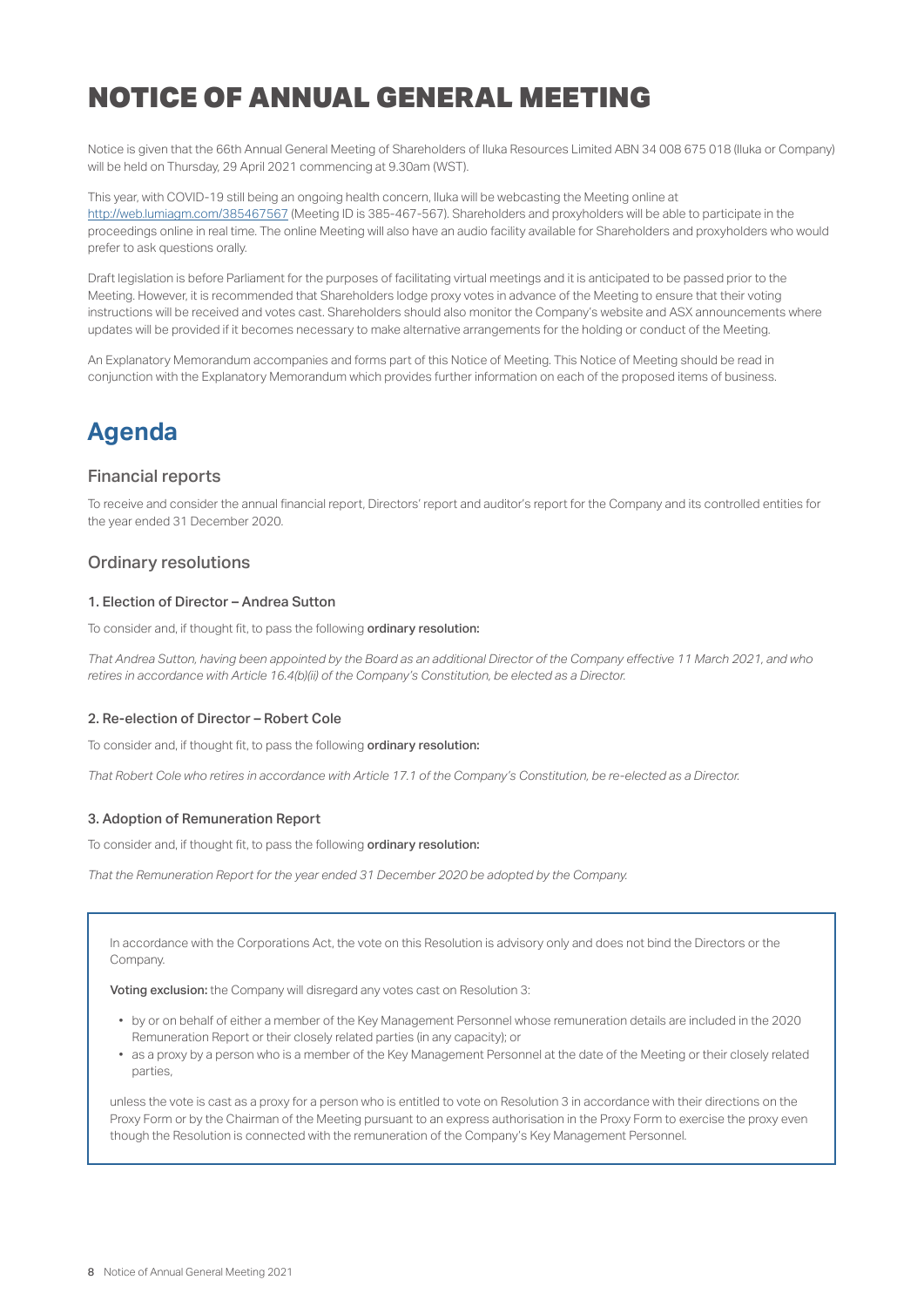### 4. Grant of securities to Managing Director

To consider and, if thought fit, to pass the following ordinary resolution:

*That approval be given, for the purposes of ASX Listing Rule 10.14 and for all other purposes, for the grant of Share Rights and Performance Rights to the Managing Director, Tom O'Leary, under the Company's Executive Incentive Plan, on the terms summarised in the Explanatory Memorandum.*

Voting exclusion: the Company will disregard any votes on Resolution 4 that are cast:

- in favour of the Resolution by or on behalf of Tom O'Leary or his associates (in any capacity); or
- as proxy by a person who is a member of the Key Management Personnel at the date of the Meeting or their closely related parties,

unless the vote is cast:

- as a proxy or attorney for a person who is entitled to vote on the Resolution in accordance with directions given to the proxy or attorney to vote on the Resolution in that way;
- by the Chairman of the Meeting as a proxy for a person entitled to vote on the Resolution and pursuant to an express authorisation to exercise the proxy as the Chairman decides (even though the Resolution is connected with the remuneration of the Company's Key Management Personnel); or
- by a holder acting solely in a nominee, trustee, custodial or other fiduciary capacity on behalf of a beneficiary provided the following conditions are met:
	- the beneficiary provides written confirmation to the holder that the beneficiary is not excluded from voting, and is not an associate of a person excluded from voting, on the Resolution; and
	- the holder votes on the Resolution in accordance with directions given by the beneficiary to the holder to vote in that way.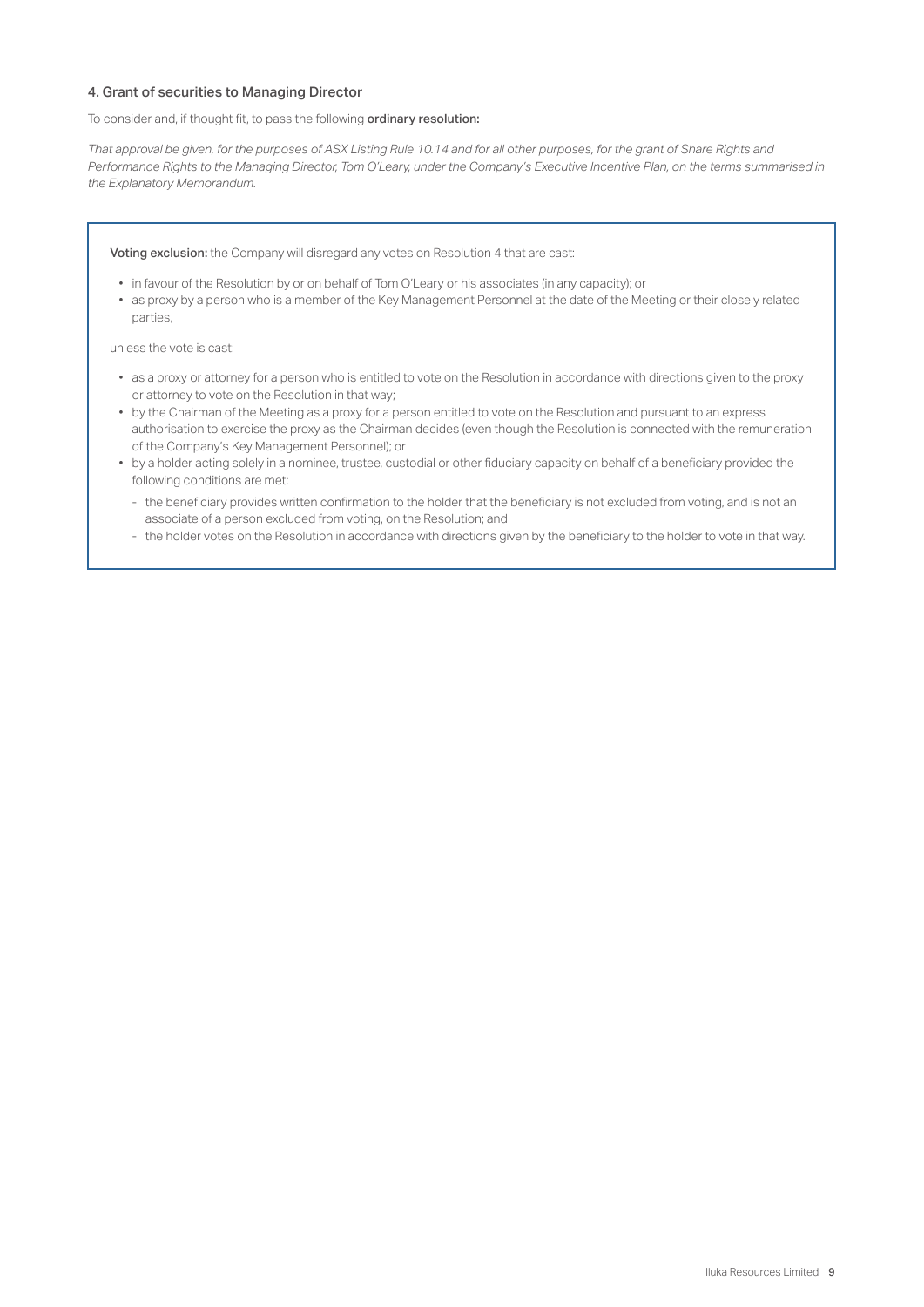## **Proxy and voting entitlement instructions**

## Participating in the Annual General Meeting via the online platform

Shareholders and proxyholders will be able to participate in real-time using the online platform. To use the online platform you will require a computer, tablet or mobile device with an internet connection.

It is recommended that Shareholders login to the online platform at least 15 minutes prior to the scheduled start time for the Meeting using the instructions below:

- Shareholders can register to participate in the Meeting via the online platform by using a web browser or mobile device: http://web.lumiagm.com/385467567 (Meeting ID is 385-467-567).
- Registration will open from 8.30am (WST).
- Your password is your postcode registered on your holding if you are an Australian Shareholder. Overseas Shareholders should refer to the Annual General Meeting Online Guide, which is available at Iluka's website at: www.iluka.com/investors-media/shareholder-information/2021-agm-information.
- Participating in the Meeting online enables Shareholders to view the Annual General Meeting live, comment and ask questions, and vote in real time at the appropriate times during the Meeting.

More information about online participation is available in the Annual General Meeting Online Guide at: www.iluka.com/investors-media/shareholder-information/2021-agm-information.

## Lodgement of proxy voting instructions recommended

While it is anticipated that online live voting will be possible at the Meeting, Shareholders are nevertheless encouraged to lodge proxy votes in advance of the Meeting to ensure that their voting instructions will be received and votes cast. Shareholders should also monitor the Company's website and ASX announcements where updates will be provided if it becomes necessary to make alternative arrangements for the holding or conduct of the meeting. It is also possible that technical difficulties may arise during the course of the Meeting, in which case the Chairman has discretion as to whether and how the Meeting should proceed.

## Proxy instructions

A Shareholder entitled to attend and vote at the Annual General Meeting is entitled to appoint an individual to act as proxy to attend and vote on that Shareholder's behalf. A Shareholder entitled to cast 2 or more votes may appoint 2 proxies and may specify the proportion or number of the Shareholder's votes each proxy is entitled to exercise. If the appointment does not specify the proportion or number of votes each proxy may exercise, each proxy may exercise half of the votes. A proxy need not be a Shareholder of the Company.

The Proxy Form (and the power of attorney or other authority, if any, under which the Proxy Form is signed) or a copy or facsimile which appears on its face to be an authentic copy of the Proxy Form (and a certified copy of the power of attorney or other authority) must be delivered to or sent by facsimile transmission to the Company's share registry, Computershare Investor Services Pty Limited, GPO Box 242, Melbourne, Victoria, 3001, Australia, facsimile number 1800 783 447 and outside Australia +61 (3) 9473 2555 or to the Company's registered office at Level 17, 240 St Georges Terrace, Perth, Western Australia, 6000, Australia, facsimile number +61 (8) 9360 4777, by no later than 9.30am (WST), Tuesday, 27 April 2021 (i.e. at least 48 hours prior to the Meeting).

Alternatively, you may register your proxy instructions electronically at the share registry website www.investorvote.com.au or on your mobile device by scanning the QR code on the Proxy Form by 9.30am (WST), Tuesday, 27 April 2021. For Intermediary Online subscribers only (custodians) please visit www.intermediaryonline.com to submit your voting intentions.

The Proxy Form must be signed by the Shareholder or his/her attorney duly authorised in writing or, if the Shareholder is a corporation, in a manner permitted by the Corporations Act. The proxy may, but need not, be a Shareholder.

In the case of Shares jointly held by 2 or more persons, any one holder may sign the Proxy Form.

## Votes on Resolutions

You may direct your proxy how to vote by placing a mark in one of the boxes opposite the Resolutions in the Proxy Form. All your Shareholding will be voted in accordance with such a direction unless you indicate only a proportion of voting rights are to be voted on the Resolutions by inserting the proportion or number of Shares you wish to vote in the appropriate box or boxes. If you do not mark any of the boxes with respect to a Resolution, your proxy may vote as he or she chooses with respect to that Resolution, subject to any voting exclusions that apply to your appointed proxy. If you mark more than one box on a Resolution your vote on that Resolution will be invalid.

## Voting restrictions that may affect your proxy appointment

Due to the voting exclusions that may apply to Resolutions 3 and 4, the Key Management Personnel and their closely related parties, and with respect to Resolution 4 only, associates of the Managing Director, will generally not be able to vote your proxy on Resolutions 3 and 4 unless you have directed them how to vote or, in the case of the Chairman, if you expressly authorise him to exercise the proxy even though the Resolutions are connected with the remuneration of the Company's Key Management Personnel.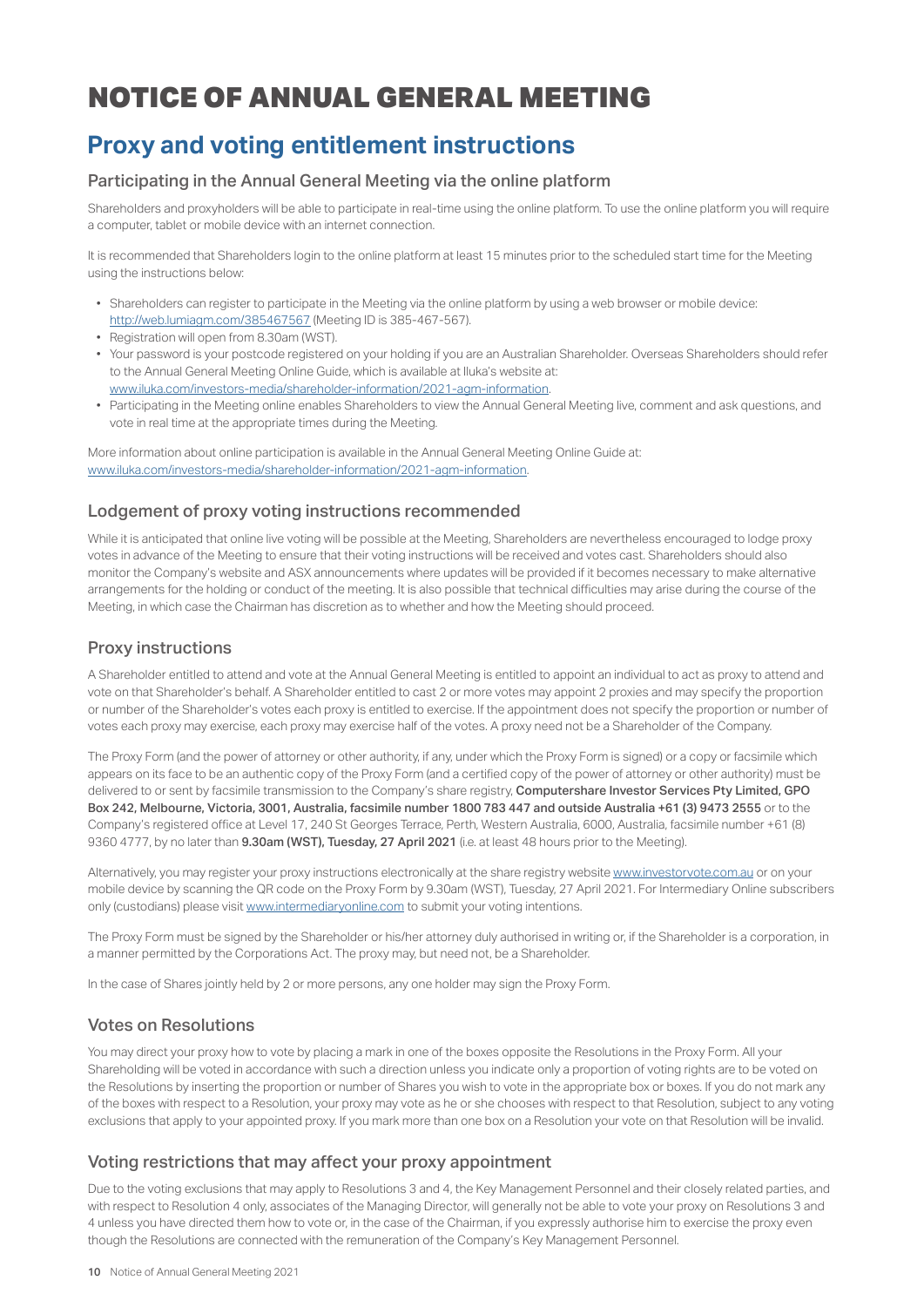## Chairman's voting intentions

The Chairman intends to vote all available proxies in favour of the proposed Resolutions set out in this Notice of Meeting.

### Corporate representatives

A corporation may elect to appoint an individual to act as its representative in accordance with section 250D of the Corporations Act, in which case the Company will require a certificate of appointment of the corporate representative executed in accordance with the Corporations Act. The certificate of appointment must be lodged with the Company and/or the Company's share registry, Computershare Investor Services before the Meeting. Certificates of appointment of corporate representative are available at www.investorcentre.com/au or on request by contacting Computershare Investor Services on telephone number 1300 733 043 or +61 3 9415 4801 (outside Australia).

## Voting entitlement (snapshot date)

For the purposes of determining voting and attendance entitlements at the Meeting, Shares will be taken to be held by the persons who are registered as holding the Shares at 5pm (WST) on Tuesday, 27 April 2021. Accordingly, transactions registered after that time will be disregarded in determining entitlements to attend and vote at the Meeting.

## Questions from Shareholders at Meeting

All Shareholders will have a reasonable opportunity to ask questions and make comments on the management of the Company during the Meeting through the online platform. The online platform will have the ability for Shareholders to ask their questions and make comments either in writing or orally. In order for Shareholders to ask their questions or make comments orally, a working microphone connected to the online platform is required.

Ms Helen Bathurst of PricewaterhouseCoopers, as the auditor responsible for preparing the auditor's report for the year ended 31 December 2020 (or her representative), will attend the Meeting. The Chairman will also allow a reasonable opportunity for Shareholders to ask the auditor questions about:

- (a) the conduct of the audit;
- (b) the preparation and content of the auditor's report;
- (c) the accounting policies adopted by the Company in relation to the preparation of financial statements; and
- (d) the independence of the auditor in relation to the conduct of the audit.

## Written questions to the auditor

Shareholders may submit a written question to the auditor regarding:

- (a) the content of the auditor's report; or
- $(b)$  the conduct of the audit of the annual financial report.

Please submit any questions you may have in writing no later than 9.30am (WST), Thursday, 22 April 2021:

| In person: | 17th Floor, 240 St Georges Terrace, Perth WA 6000 |
|------------|---------------------------------------------------|
| By mail:   | Company Secretary, Iluka Resources Limited        |
|            | GPO Box U1988. Perth WA 6845                      |
| By fax:    | (08) 9360 4777 (within Australia)                 |
|            | +61 8 9360 4777 (outside Australia)               |

## BY ORDER OF THE BOARD

Wilso

Sue Wilson Company Secretary Dated: 24 March 2021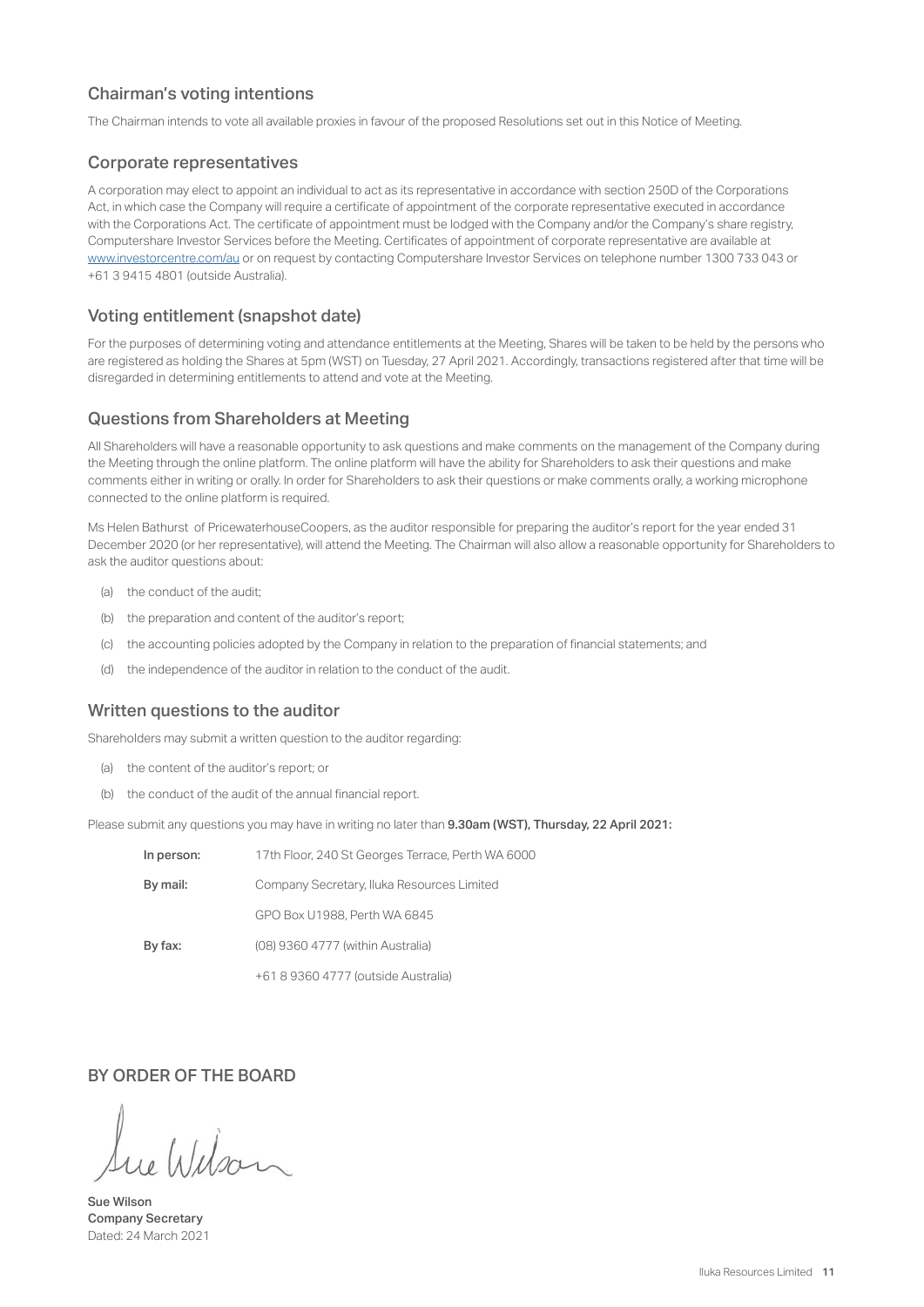# EXPLANATORY MEMORANDUM

This Explanatory Memorandum has been prepared to provide Shareholders with information in relation to the business to be conducted at the Company's Annual General Meeting. This Explanatory Memorandum should be read in conjunction with, and forms part of, the Notice of Meeting.

Unless the context otherwise requires, capitalised terms used in this Explanatory Memorandum or the Notice of Meeting have the same meaning given to them in the Glossary to this Explanatory Memorandum.

## **Financial reports**

The Corporations Act requires the annual financial report of the Company for the year ended 31 December 2020 (comprising the financial statements, notes to the financial statements and Directors' declaration), as well as the Directors' report and auditor's report to be tabled at the Annual General Meeting. Iluka's 2020 Annual Report (which includes the annual financial report, Directors' report and auditor's report) has been sent to those Shareholders who requested it. The 2020 Annual Report can also be found on the Company's website www.iluka.com/investors-media/results-and-presentations.

Neither the Corporations Act nor the Constitution requires a vote of Shareholders on the reports or financial statements.

During this item, there will be an opportunity for Shareholders to ask questions about, or comment on, the reports and the management and performance of the Company.

## **Ordinary resolutions**

## 1. Resolution 1 – Election of Director – Andrea Sutton

### Andrea Sutton BEng Chemical (Hons), GradDipEcon, GAICD

Andrea Sutton was appointed to the Board on 11 March 2021. Pursuant to Article 16.4(b)(ii) of the Constitution, a Director appointed as an addition to the Board must not hold office without re-election past the next Annual General Meeting. In accordance with that Article, Ms Sutton retires and, being eligible, offers herself for election as a Director.



Directors are appointed after an exhaustive selection process. Pre appointment checks as to experience, education, criminal record and bankruptcy history are conducted through a reputable probity search firm. Multiple reference checks are also completed.

Ms Sutton contributes to the Iluka Board over 25 years expertise across a range of operational and corporate functions, having held a number of executive roles in: health, safety, and environment; human resources; and infrastructure management, within the resources sector.

Ms Sutton's 25 year career with Rio Tinto included: CEO and Managing Director of Energy Resources of Australia (ERA) from 2013 to 2017; Head of Health, Safety, Environment and Security; Managing Director Support Strategy Review - Human Resources; General Manager of Operations at the Bengalla Mine; and General Manager of Infrastructure, Iron Ore.

Ms Sutton was previously a non-executive director of ERA and is currently a board member of Infrastructure WA and Australian Nuclear Science and Technology Organisation (ANSTO) and is a non-executive director of Red 5 Limited and DDH1 Limited.

Ms Sutton holds a Bachelor of Chemical Engineering from the University of Melbourne; a Graduate Diploma in Economics from the University of New England in Australia and is a Graduate Member of the Australian Institute of Company Directors.

The Board considers Ms Sutton's significant operational and commercial skills and experience in the resources sector will enhance the Board's ability to perform its role and will be valuable to Iluka's long-term sustainable success.

The Board considers Ms Sutton as an independent non-executive Director. Ms Sutton is a member of the Nominations and Governance Committee and the People and Performance Committee.

The Board (with Ms Sutton abstaining) recommends that Shareholders vote in favour of the Resolution.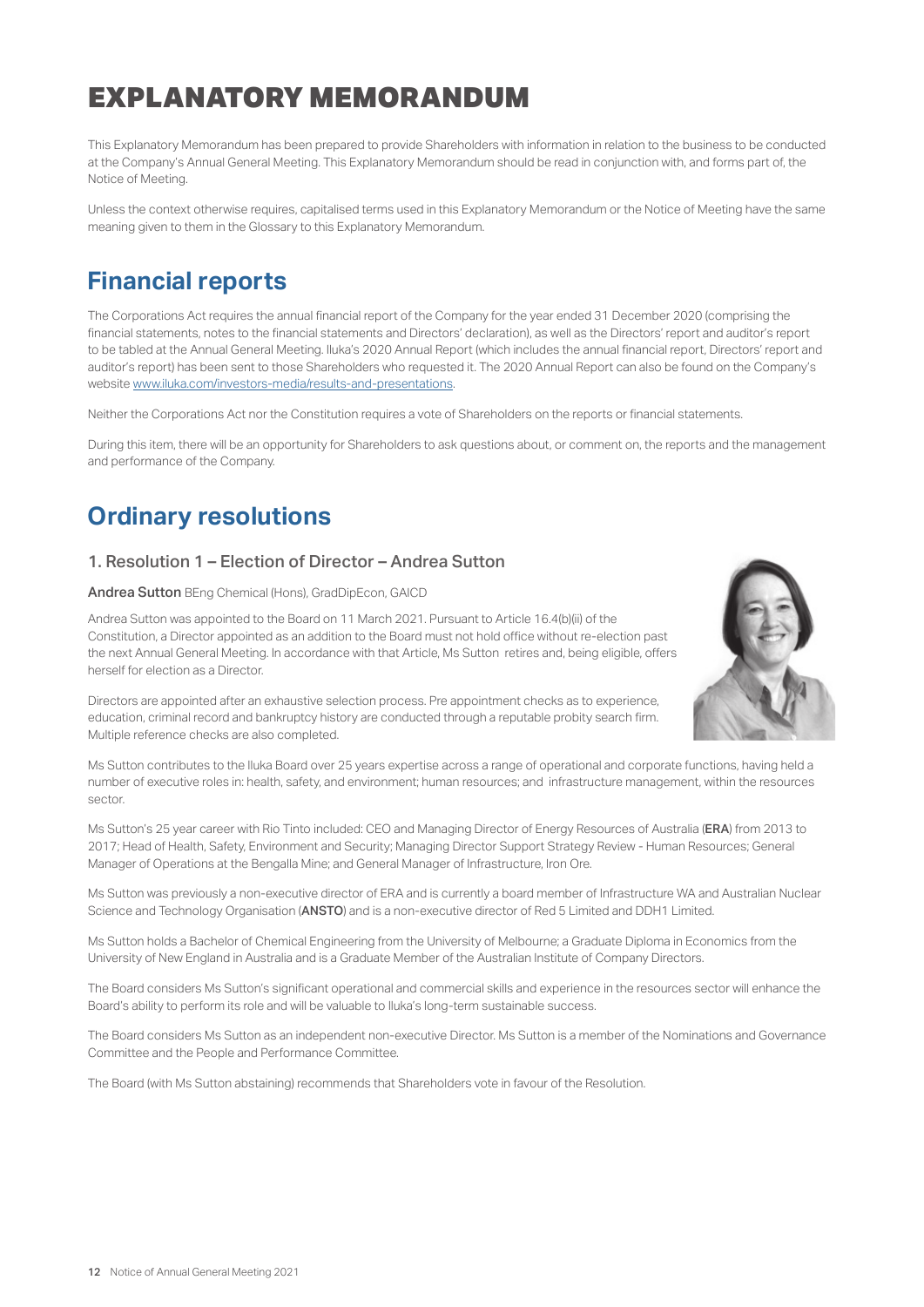## 2. Resolution 2 – Re-election of Director – Robert Cole

### Robert Cole LLB (Hons), BSc

Robert Cole was appointed to the Board on 1 March 2018 and retires under the director rotation provisions of Article 17.1 of the Company's Constitution and, being eligible, has offered himself for re-election as a **Director** 

Mr Cole contributes to Iluka more than 30 years' of commercial, business strategy and planning experience in the energy and resources sectors. Rob was previously Managing Director of oil and gas production and exploration company, Beach Energy. Rob also spent over eight years at Woodside Petroleum Limited across a number of senior positions in commercial, corporate and legal areas, including Executive Director, Executive Vice President (Corporate and Commercial) and General Counsel. Prior to his time at Woodside, Rob was a Partner at the law firm King & Wood Mallesons.



Mr Cole currently serves on the board of Perenti Global Limited, Synergy, Landgate, St Bartholomew's House Inc. and is an external advisor (gas industry) and external member of the Regulation and Market Operations subcommittee of Power and Water Corporation of Northern Territory.

The Board annually reviews the performance of each Director seeking re-election at each AGM, with assistance from the Nomination and Governance Committee. The review is designed to assess the effectiveness of each person. The Director seeking re-election at this AGM contributed to the review of every other Director during that year. The Nomination and Governance Committee also reviews the skills, backgrounds, knowledge, experience, diversity and gender represented on the Board.

Having reviewed Mr Cole's performance, the Board considers that he continues to make a valuable contribution to the Board. Mr Cole brings to the Board extensive experience in commerce and business strategy and planning, across a range of industries including the energy and resources industries, which are particularly valued by the Board.

The Board considers Mr Cole as an independent non-executive Director. Mr Cole is a member of the Nominations and Governance Committee and the People and Performance Committee.

The Board (with Mr Cole abstaining) recommends that Shareholders vote in favour of the Resolution.

## 3. Resolution 3 – Adoption of Remuneration Report

The Remuneration Report is set out in the Directors' report in the Company's Annual Report.

The Remuneration Report:

- describes the policies behind, and the structure of, the remuneration arrangements of the Company and the link between the remuneration of Key Management Personnel and the Company's performance; and
- sets out the remuneration arrangements in place for each Director and for the Managing Director and other Key Management Personnel.

The Corporations Act requires the Company to put a resolution to Shareholders that the Remuneration Report be adopted. In accordance with section 250R(3) of the Corporations Act, the vote on Resolution 3 is advisory only and does not bind the Directors or the Company.

If you intend to appoint a proxy to vote on your behalf on the resolution for adoption of the Remuneration Report, please read the information above, under the heading 'Chairman's voting intentions'.

A voting exclusion applies to Resolution 3 as set out in the Notice of Meeting.

The Board recommends that Shareholders vote in favour of the Resolution.

## 4. Resolution 4 – Grant of securities to the Managing Director

The Company's Executive Incentive Plan (the EIP) was adopted in 2018 and combines the Company's previous short-term and longterm incentive arrangements into a simplified annual incentive award that drives performance against strategic, financial, production and sustainability metrics supporting the delivery of long-term sustainable value. Further information regarding the EIP can be found in Iluka's Remuneration Report on pages 69 to 70 of our 2020 Annual Report.

Under Listing Rule 10.14, Shareholder approval is required for the issue of securities to a director under an employee incentive scheme. Shareholder approval is being sought for the grant of Share Rights and Performance Rights to the Managing Director, Tom O'Leary, as his incentive award under the EIP for the performance year commencing 1 January 2020 (2020 EIP award). The Company's usual practice is to acquire Shares on-market to satisfy EIP awards. However, approval is being sought under ASX Listing 10.14 for the purposes of maintaining flexibility and in the interests of good governance.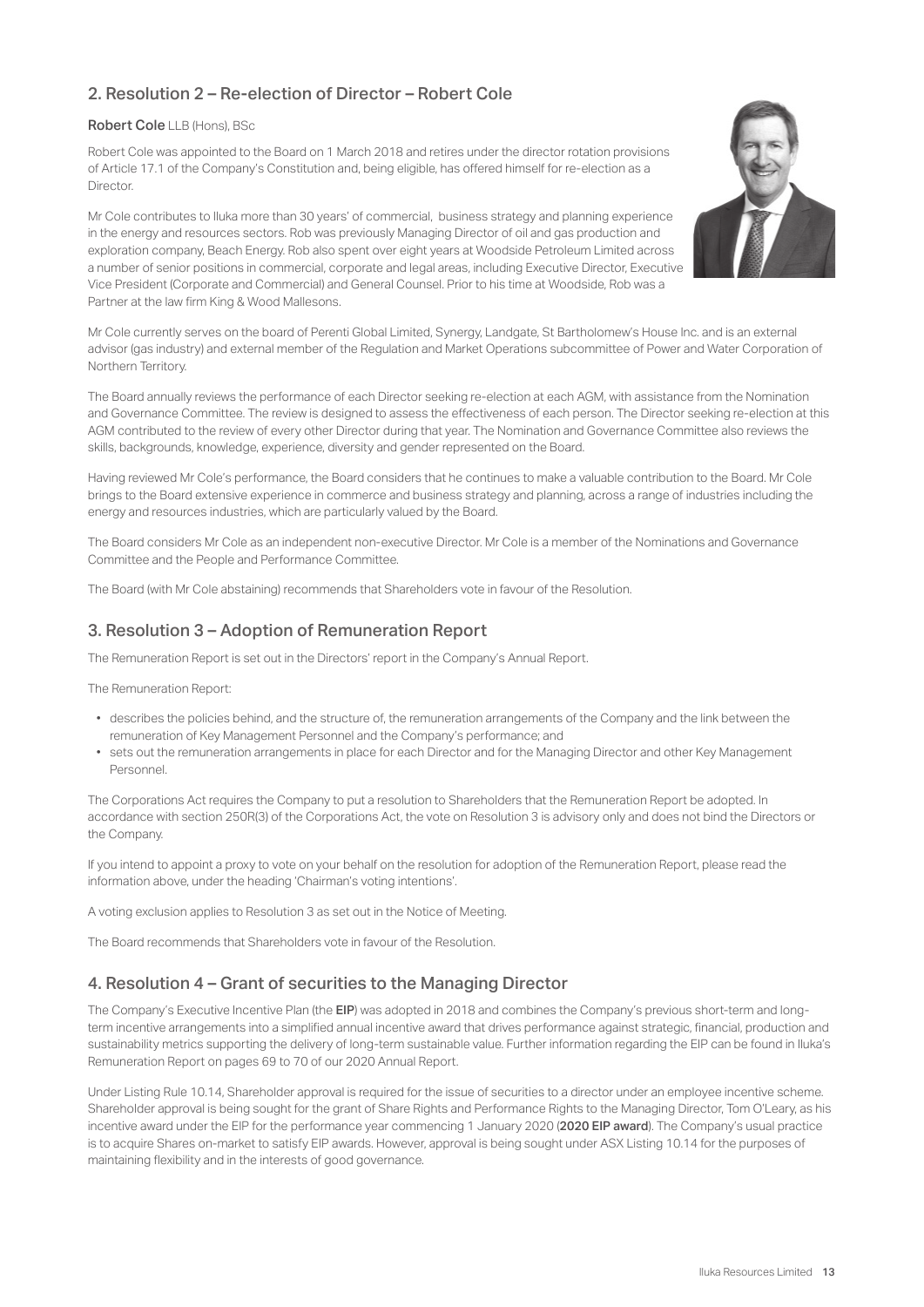## EXPLANATORY MEMORANDUM

#### (a) 2020 EIP outcome

For the 2020 performance year, the Managing Director had the opportunity to earn an award of Share Rights and Performance Rights, with a target value of 140% of his total fixed remuneration (TFR), being \$1,960,000, and a maximum value of 210% of his TFR, being \$2,940,000.

The actual value of the 2020 EIP award was determined at the end of a 12 month performance period (1 January 2020 – 31 December 2020) based on the following performance scorecard measures:

- Financial measures 50%; return on capital, group net profit after tax and all in unit cash costs of production:
- Strategic measures 25%: individual strategic objectives, linked to major business opportunities, priorities and risks for the year from the corporate plan and directed at positioning Iluka to deliver sustainable value over the longer term;
- Sustainability measures 15%: targets related to safety, environmental and rehabilitation objectives based on a combination of industry best practice and continual improvement; and
- Production measures 10%: production targets relating to Sierra Rutile Ltd.

Following the end of the performance period, the Board assessed achievement against these performance measures as being 30% of the Managing Director's maximum opportunity, resulting in a 2020 EIP award of \$882,000 of rights in respect of Iluka shares (see paragraph (b) below) to be granted to Mr O'Leary.

Information regarding achievement against the relevant performance scorecard measures is set out Iluka's Remuneration Report on pages 72 to 74 of our Annual Report.

#### (b) Delivery of award

The 2020 EIP award will be delivered to the Managing Director as a mix of:

- Share Rights (60%), subject to vesting in 4 equal tranches over a 4 year period; and
- Performance Rights (40%), subject to a further relative total Shareholder return (**TSR**) test measured over a 5 year period ending 31 December 2024.

The number of rights comprising each component of the 2020 EIP award was determined by dividing the 2020 EIP outcome award by \$7.47, being the volume weighted average price of shares traded on the ASX over the 5 trading days following the release of the Company's 2020 results announcement. On this basis, the proposed grant to the Managing Director will comprise 70,827 Share Rights and 47,218 Performance Rights.

If approved at the Meeting, any grant of Share Rights and Performance Rights will be made under the Iluka Equity Incentive Plan Rules following the Meeting (and in any event, no later than 3 years after the date of the Meeting).

#### (c) Vesting of securities

#### *Share Rights*

Each Share Right is a right to acquire one fully paid ordinary Share in the Company on vesting. Under the 2020 EIP offer, the Share Rights granted to the Managing Director will vest in equal tranches annually over 4 years. That is, one quarter of the Share Rights will vest following the completion of each of the financial years ending:

- 31 December 2021;
- 31 December 2022;
- 31 December 2023; and
- 31 December 2024.

#### *Performance Rights*

Each Performance Right is a right to acquire one fully paid ordinary Share in the Company on satisfaction of a performance condition. Under the 2020 EIP offer, the Performance Rights granted to the Managing Director will vest subject to a relative TSR test, tested at the end of a 5 year period (1 January 2020 – 31 December 2024).

Vesting of the Performance Rights is subject to Iluka achieving a TSR that ranks at the 50th percentile or greater, relative to the total Shareholder returns of companies that form the comparator group over the performance period.

Vesting will be on a sliding scale between, with 50% of the Performance Rights to vest for median performance, increasing to 100% of the Performance Rights to vest where the Company is at or above the 75th percentile relative to the selected comparator group.

lluka's comparator group for this Offer is defined as the ASX 200 Resources Index (excluding companies primarily engaged in the oil and gas sector and non-mining activities) as at 1 January 2020 (Comparator Group), being companies that operate within the resources industry and compete with Iluka for investment. The Board has discretion to make changes to the Comparator Group (for example, if there is a corporate action at a comparator organisation).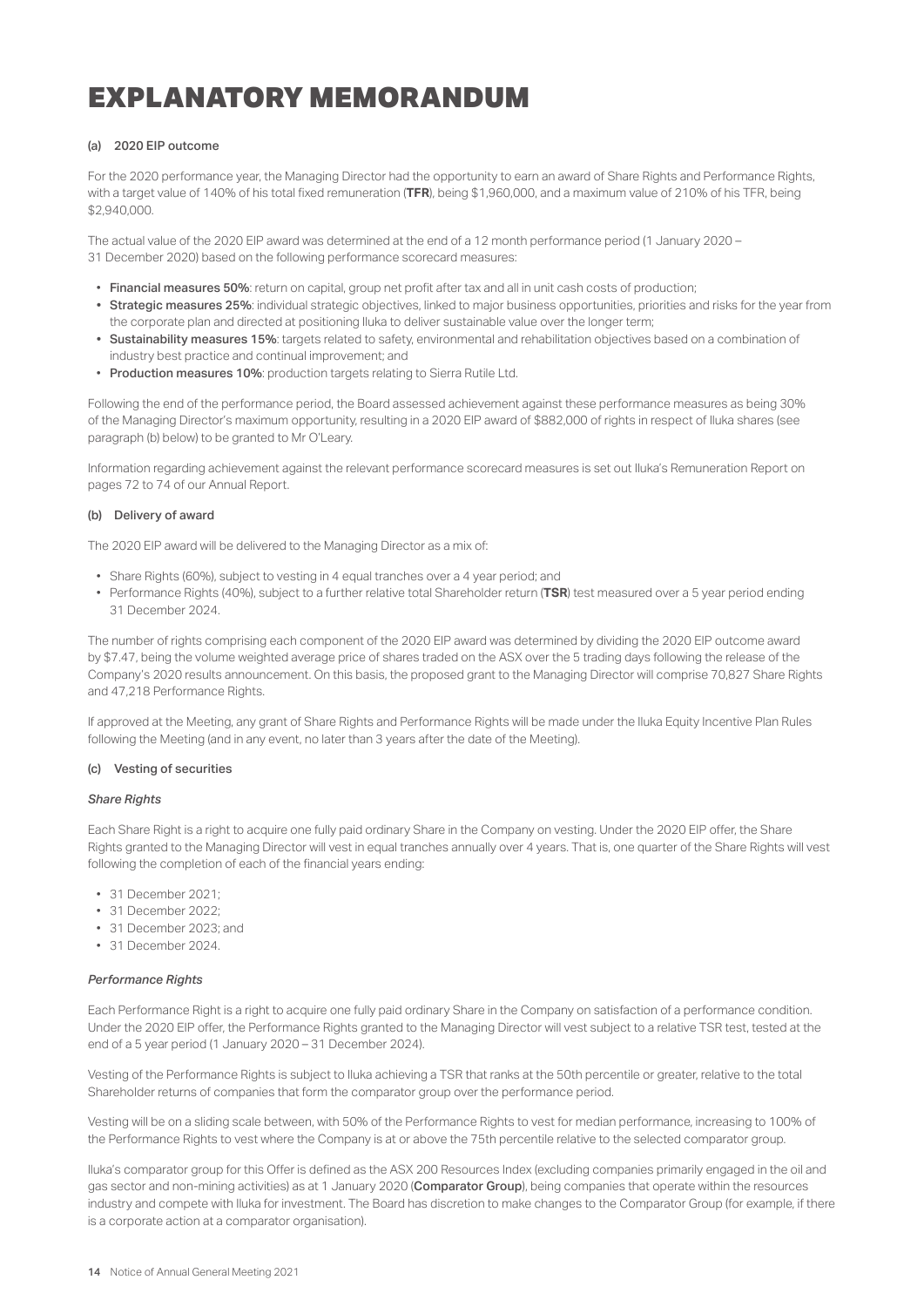### (d) Additional terms

Additional terms of the 2020 EIP award are set out below:

| Dividend rights                | No dividends will be paid on Share Rights or Performance Rights. For Share Rights or Performance<br>Rights that vest, a cash payment equivalent to dividends paid by lluka from the time of award<br>through to the time of vesting, but only to the extent the Share Rights or Performance Rights vest.                                                                                                                                               |
|--------------------------------|--------------------------------------------------------------------------------------------------------------------------------------------------------------------------------------------------------------------------------------------------------------------------------------------------------------------------------------------------------------------------------------------------------------------------------------------------------|
| <b>Cessation of employment</b> | In the event the Managing Director ceases employment for reasons of resignation or termination<br>for cause, all of his Share Rights and Performance Rights will lapse, unless the Board decides<br>otherwise. Where the Managing Director ceases employment for any other reason, unless the<br>Board decides otherwise, the Share Rights and Performance Rights will remain on foot and subject<br>to the original terms of the award.               |
| Clawback                       | The Board has power under the Iluka Equity Incentive Plan Rules to clawback incentives that have<br>vested and that have been paid or awarded to the Managing Director in certain circumstances.<br>For example, Share Rights and Performance Rights may be lapsed or forfeited (as applicable) if<br>the Managing Director acts fraudulently or dishonestly or if there is a material misstatement or<br>omission in the accounts of a Group Company. |
| Change of control              | In the event of a takeover or other transaction that in the Board's opinion should be treated as a<br>change of control event, the Board has a discretion to determine the vesting of some or all of the<br>Share Rights and Performance Rights.                                                                                                                                                                                                       |

#### (e) Information required under the Listing Rules

In relation to the 2020 EIP offer:

- the Managing Director is the only Director (or associate of a Director) entitled to participate in the 2020 EIP offer;
- the Managing Director's current total remuneration is:
	- total fixed remuneration (including superannuation): \$1,400,000; and
	- at risk equity: 140% of fixed remuneration, being \$1,960,000 (at target).
- the Managing Director has previously received 119,991 Restricted Shares, 123,047 Share Rights and 216,770 Performance Rights for nil consideration for past years' incentive awards under the EIP;
- there is no loan scheme in relation to the 2020 EIP offer;
- details of any securities granted to the Managing Director under the 2020 EIP offer will be provided in the Company's Annual Report for the year in which they were issued, along with a statement that approval for the issue of the securities was obtained under ASX Listing Rule 10.14;
- any additional Director (or associate of a Director) who becomes entitled to participate in the 2020 EIP offer after this Resolution is approved and who was not named in this Notice of Meeting will not participate until approval is obtained under ASX Listing Rule 10.14; and
- Listing Rule 10.14 provides that a listed Company must not issue securities to a Director under an employee incentive scheme unless it obtains the approval of its Shareholders. If Shareholder approval is not obtained, the Board will consider alternative arrangements to appropriately remunerate and incentivise Mr O'Leary.

No amount is payable by the Managing Director on the grant or vesting of Share Rights or Performance Rights, as they form part of the Managing Director's remuneration package. A voting exclusion applies to Resolution 4 as set out in the Notice of Meeting.

The Board (with Mr O'Leary abstaining) recommends that Shareholders vote in favour of the Resolution.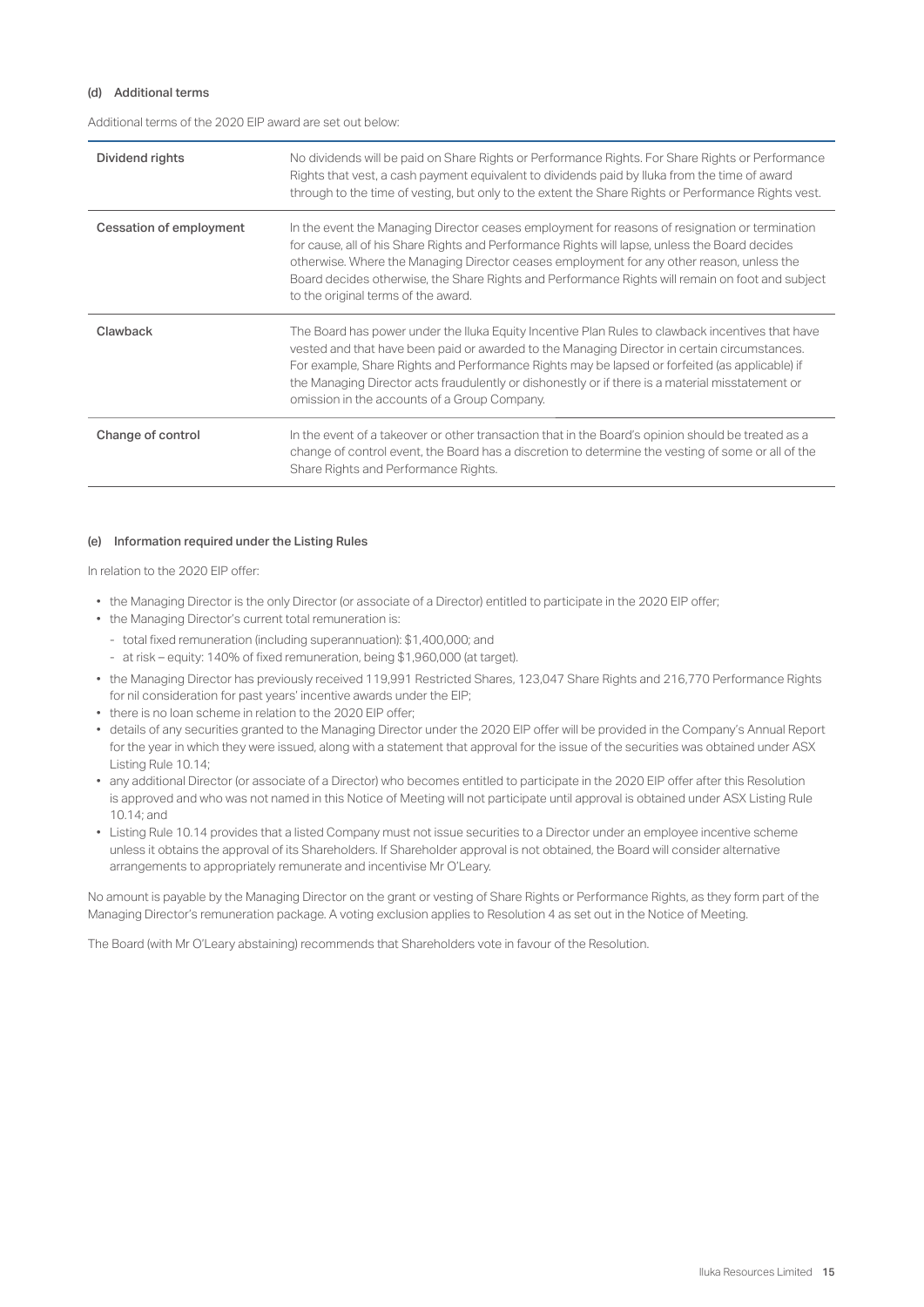# EXPLANATORY MEMORANDUM

## **Glossary**

In the Notice of Meeting and this Explanatory Memorandum, the following terms have the following meaning unless the context otherwise requires:

| Annual General Meeting or<br>Meeting | The Annual General Meeting of Shareholders or any meeting adjourned thereof, convened by the<br>Notice.                                                                                                                                                                                     |
|--------------------------------------|---------------------------------------------------------------------------------------------------------------------------------------------------------------------------------------------------------------------------------------------------------------------------------------------|
| <b>Annual Report</b>                 | The Company's annual report including the reports of the Directors and the auditor and the annual<br>financial report of the Company for the year ended 31 December 2020, which can be downloaded<br>from the Company's website at www.iluka.com/investors-media/results-and-presentations. |
| <b>Board</b>                         | The Board of Directors of the Company.                                                                                                                                                                                                                                                      |
| Chairman                             | The Chairman of the Board, Mr Greg Martin, or such other Director who chairs the Meeting from<br>time to time.                                                                                                                                                                              |
| Company or Iluka                     | Iluka Resources Limited ACN 008 675 018.                                                                                                                                                                                                                                                    |
| <b>Company Secretary</b>             | Either or both of the Company Secretaries of the Company at the time of the Annual General<br>Meeting, being Ms Sue Wilson and Mr Nigel Tinley.                                                                                                                                             |
| Constitution                         | The Company's constitution.                                                                                                                                                                                                                                                                 |
| <b>Corporations Act</b>              | The Corporations Act 2001 (Cth).                                                                                                                                                                                                                                                            |
| <b>Director</b>                      | A director of the Company.                                                                                                                                                                                                                                                                  |
| <b>Explanatory Memorandum</b>        | This explanatory memorandum which accompanies and forms part of the Notice of Meeting.                                                                                                                                                                                                      |
| Key Management Personnel             | Those persons having authority and responsibility for planning, directing and controlling the<br>activities of the Company, directly or indirectly, including any Director (whether executive or<br>otherwise).                                                                             |
| <b>Managing Director</b>             | The Managing Director of the Company, Mr Tom O'Leary.                                                                                                                                                                                                                                       |
| Notice and Notice of Meeting         | The notice of Annual General Meeting which accompanies this Explanatory Memorandum.                                                                                                                                                                                                         |
| Proxy Form                           | The proxy form accompanying this Notice.                                                                                                                                                                                                                                                    |
| <b>Remuneration Report</b>           | The Remuneration Report appearing in the Annual Report.                                                                                                                                                                                                                                     |
| Resolution                           | A resolution referred to in the Notice of Meeting.                                                                                                                                                                                                                                          |
| Share                                | A share in the Company.                                                                                                                                                                                                                                                                     |
| Shareholder                          | A registered holder of a Share.                                                                                                                                                                                                                                                             |
| <b>WST</b>                           | Western Standard Time, being the time in Perth, Western Australia.                                                                                                                                                                                                                          |

## Registered office

Level 17, 240 St Georges Terrace Perth, Western Australia, 6000

Telephone: +61 8 9360 4700 Facsimile: +61 8 9360 4777

**www.iluka.com ABN 34 008 675 018**

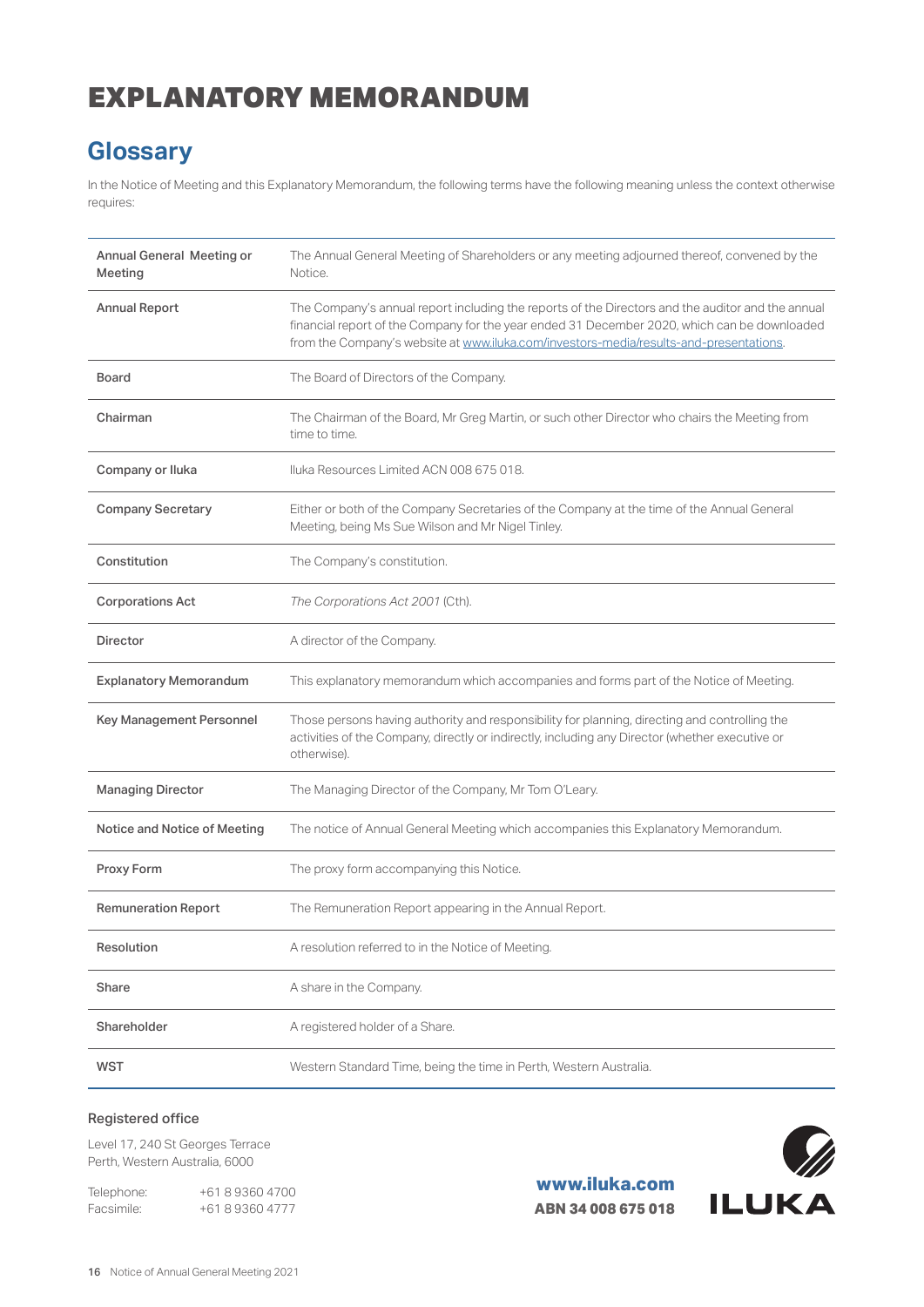

ILU MR SAM SAMPLE FLAT 123 123 SAMPLE STREET THE SAMPLE HILL SAMPLE ESTATE SAMPLEVILLE VIC 3030





**Phone:** 1300 733 043 (within Australia) +61 3 9415 4801 (outside Australia)

**Online:** www.investorcentre.com/contact



## **YOUR VOTE IS IMPORTANT**

For your proxy appointment to be effective it must be received by **9:30 AM (WST) on Tuesday, 27 April 2021.**

# **Proxy Form**

## **How to Vote on Items of Business Lodge your Proxy Form:**

All your securities will be voted in accordance with your directions.

#### **APPOINTMENT OF PROXY**

**Voting 100% of your holding:** Direct your proxy how to vote by marking one of the boxes opposite each item of business. If you do not mark a box your proxy may vote or abstain as they choose (to the extent permitted by law). If you mark more than one box on an item your vote will be invalid on that item.

**Voting a portion of your holding:** Indicate a portion of your voting rights by inserting the percentage or number of securities you wish to vote in the For, Against or Abstain box or boxes. The sum of the votes cast must not exceed your voting entitlement or 100%.

**Appointing a second proxy:** You are entitled to appoint up to two proxies to attend the meeting and vote on a poll. If you appoint two proxies you must specify the percentage of votes or number of securities for each proxy, otherwise each proxy may exercise half of the votes. When appointing a second proxy write both names and the percentage of votes or number of securities for each in Step 1 overleaf.

**Voting restrictions for members of the key management personnel (KMP):** Please note that if you appoint a member of the KMP or one of their closely related parties as your proxy, they will not be able to vote your proxy on Resolutions 3 and 4, unless you direct them how to vote or you appoint the Chairman of the Meeting as your proxy. If the Chairman of the Meeting is or becomes your proxy, but you do not mark a voting box for Resolutions 3 and 4, then by completing and returning this form, you will be expressly authorising the Chairman of the Meeting to exercise your proxy on Resolutions 3 and 4 as he thinks fit, even though the resolution is connected with the remuneration of the Company's KMP. **A proxy need not be a securityholder of the Company.**

#### **SIGNING INSTRUCTIONS FOR POSTAL FORMS**

**Individual:** Where the holding is in one name, the securityholder must sign. **Joint Holding:** Where the holding is in more than one name, one securityholder may sign. **Power of Attorney:** If you have not already lodged the Power of Attorney with the registry, please attach a certified photocopy of the Power of Attorney to this form when you return it. **Companies:** Where the company has a Sole Director who is also the Sole Company Secretary, this form must be signed by that person. If the company (pursuant to section 204A of the Corporations Act 2001) does not have a Company Secretary, a Sole Director can also sign alone. Otherwise this form must be signed by a Director jointly with either another Director or a Company Secretary. Please sign in the appropriate place to indicate the office held. Delete titles as applicable.

## **PARTICIPATING IN THE MEETING**

#### **Corporate Representative**

If a representative of a corporate securityholder or proxy is to participate in the meeting you will need to provide the appropriate "Appointment of Corporate Representative". A form may be obtained from Computershare or online at www.investorcentre.com under the help tab, "Printable Forms".

**Online:**

#### Lodge your vote online at

www.investorvote.com.au using your secure access information or use your mobile device to scan the personalised QR code.

Your secure access information is



**SRN/HIN: I9999999999 Control Number: 999999 PIN: 99999**

**XX**

For Intermediary Online subscribers (custodians) go to www.intermediaryonline.com

**By Mail:**

Computershare Investor Services Pty Limited GPO Box 242 Melbourne VIC 3001 Australia

**By Fax:**

1800 783 447 within Australia or +61 3 9473 2555 outside Australia



**PLEASE NOTE:** For security reasons it is important that you keep your SRN/HIN confidential.